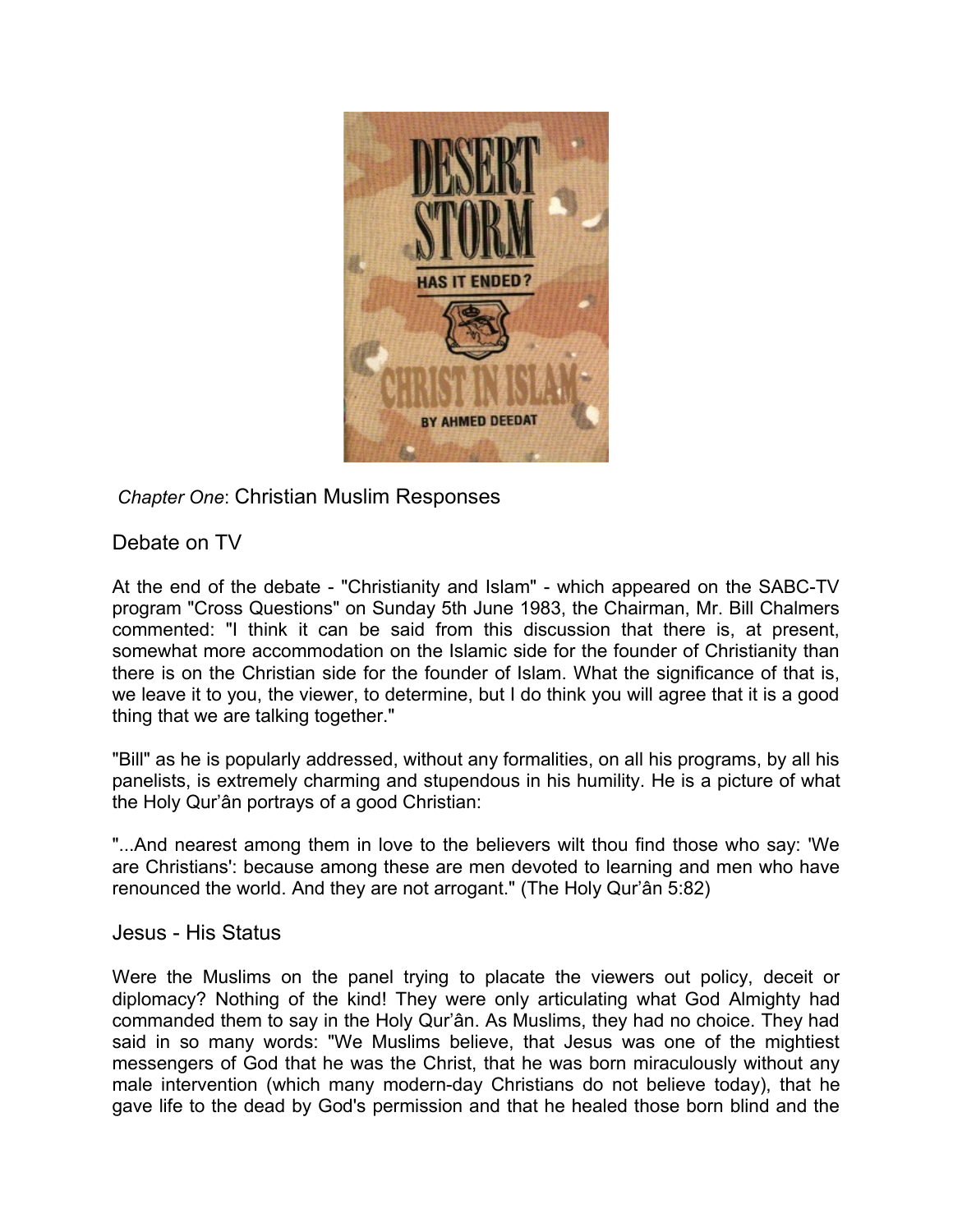lepers by god's permission. In fact, no Muslim is a Muslim if he or she does not believe in Jesus!"

### Pleasant Surprise

Over 90% of the people who witnessed this debate must have been pleasantly, but skeptically, surprised. They might have not believed their ears. They must have surmised that the Muslims were playing to the gallery - that they were trying to curry favor with their fellow Christian countrymen; that if the Muslims would say a few good words about Jesus, then in reciprocation the Christians might say a few good words about Muhammed (may the peace and the blessings of God be upon all His righteous servants, Moses, Jesus, Muhammed...etc.); that I scratch your back and you scratch my back - which would be a sham or hypocrisy.

#### Hate Cultivated

We cannot blame the Christians for their skepticism. They have been so learned for centuries. They were trained to think the worst of the man Muhammed, (*salla Allah u alihi wa sallam)*, and his religion. How aptly did Thomas Carlyle say about his Christian brethren over a hundred and fifty years ago: "The lies which well-meaning zeal has heaped round this man (Muhammed) are disgraceful to ourselves only." We Muslims are partly responsible for this. We have not done anything substantial to remove the cobwebs.

## Ocean of Christianity

South Africa is an ocean of Christianity. If Libya boasts the highest percentage of Muslims on the continent of Africa, then the Republic of South Africa would also be entitled to boast the highest percentage of Christians. In this ocean of Christianity the R.S.A. - the Muslims are barely 2% of the total population. We are a vote less minority numerically, we count for nothing; politically, we count for nothing; and economically, one white man, as Oppenheimer, could buy out the whole lot of us, lock, stock and barrel.

So if we had feigned to appease, we might be excused. But no! We must proclaim our Master's Will; we must declare the Truth, whether we liked it or not. In the words of Jesus: "Seek ye the truth, and the truth shall set you free" (John 8:32).

## *Chapter Two*: Jesus in the Qur'ân

#### Christians Unaware

The Christian does not know that the true spirit of charity which the Muslim displays, always, towards Jesus and his mother Mary spring from the fountainhead of his faith -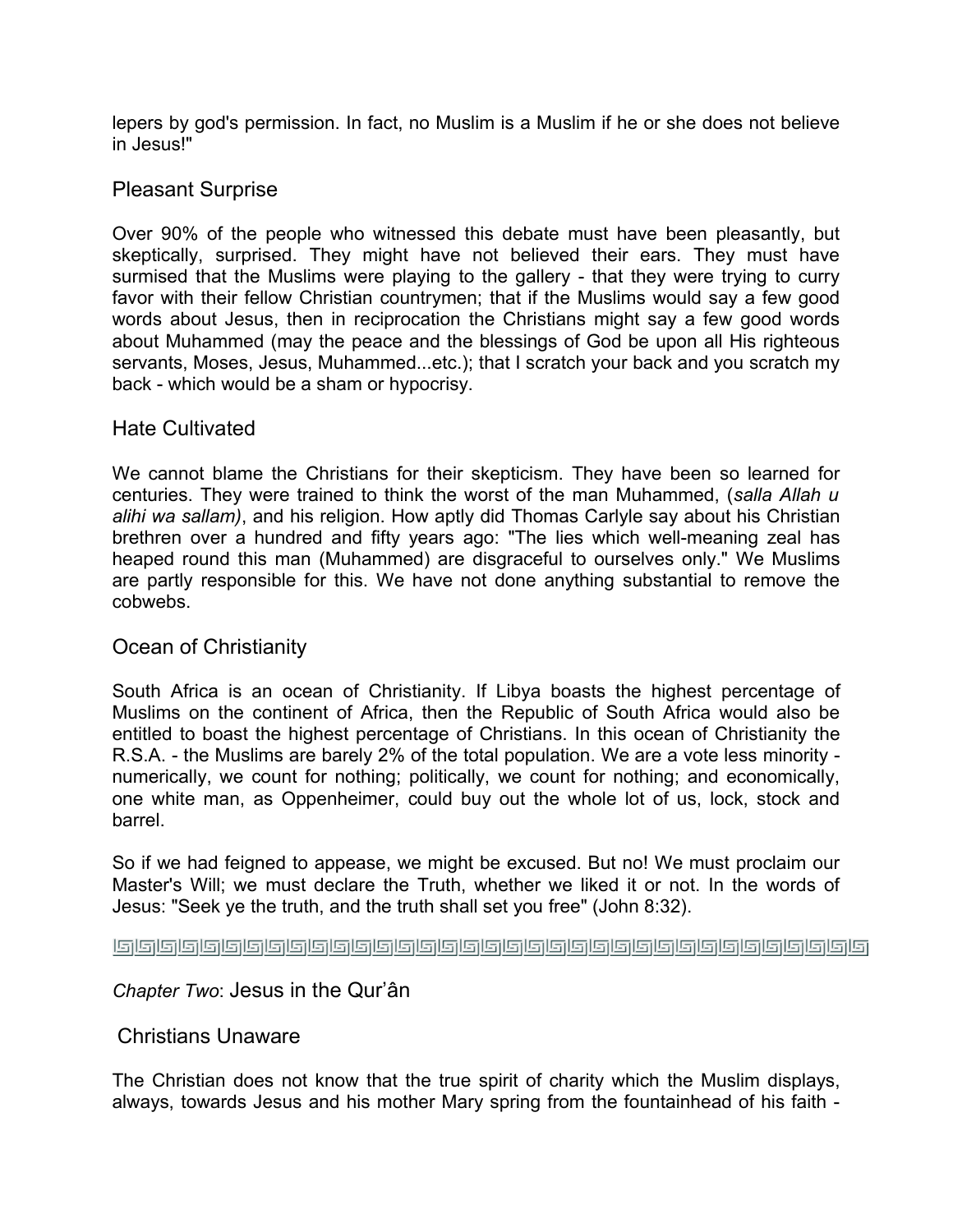the Holy Qur'ân. He does not know that the Muslim does not take the holy name of Jesus, in his own language, without saying *Eesa, alaihi assalam* ("Jesus, peace be upon him")

The Christian does not know that in the Holy Qur'ân Jesus is mentioned twenty five times. For example:

"We gave Jesus, the son of Mary, clear signs and strengthened him with the Holy Spirit" (The Holy Qur'ân 2:87)

"O Mary! God giveth thee glad tidings of a Word from Him: his name will be Christ Jesus, the son of Mary..." (3:45)

"...Christ Jesus the son of Mary was (no more than) an apostle of god..." (4:171)

"...And in their foot steps we sent Jesus the son of Mary..." (5:46)

"And Zakariya and John, and Jesus and Elias: all in the ranks of the righteous." (6:85)

Jesus - His Titles

Though Jesus is mentioned by name in twenty-five places in the Holy Qur'ân, he is also addressed with respect as: *Ibn Maryam*, meaning "The son of Mary"; and as the *Maseeh* (in Hebrew it is the *Messiah*), which is translated as "Christ". He is also known as *Abdullah*, "The servant of Allah"; and as *Rasul u Allah*, the messenger of Allah.

He is spoken of as "The Word of God", as "The Spirit of God", as a "Sign of God", and numerous other epithets of honor spread over fifteen different chapters. The Holy Quran honors this mighty messenger of God, and the Muslims have not fallen short over the past fourteen hundred years in doing the same. There is not a single disparaging remark in the entire Quran to which even the most jaundiced among the Christians can take exception.

## *Eesa* Latinised to "Jesus"

The Holy Qur'ân refers to Jesus as *Eesa*, and this name is used more times than any other title, because this was his "Christian" name. Actually, his proper name was *Eesa* (Arabic), or *Esau* (Hebrew); classical *Yeheshua*, which the Christian nations of the West latinised as Jesus. Neither the "J" nor the second "s" in the name Jesus is to be found in the original tongue - they are not found in the Semitic languages.

The word is very simply "E S A U" a very common Jewish name, used more than sixty times in the very first booklet alone of the Bible, in the part called "Genesis". There was at least one "Jesus" sitting on the "bench" at the trial of Jesus before the Sanhedrin. Josephus the Jewish historian mentions some twenty five Jesus' in his "Book of Antiquities". The New Testament speaks of "Bar-Jesus" a magician and a sorcerer, a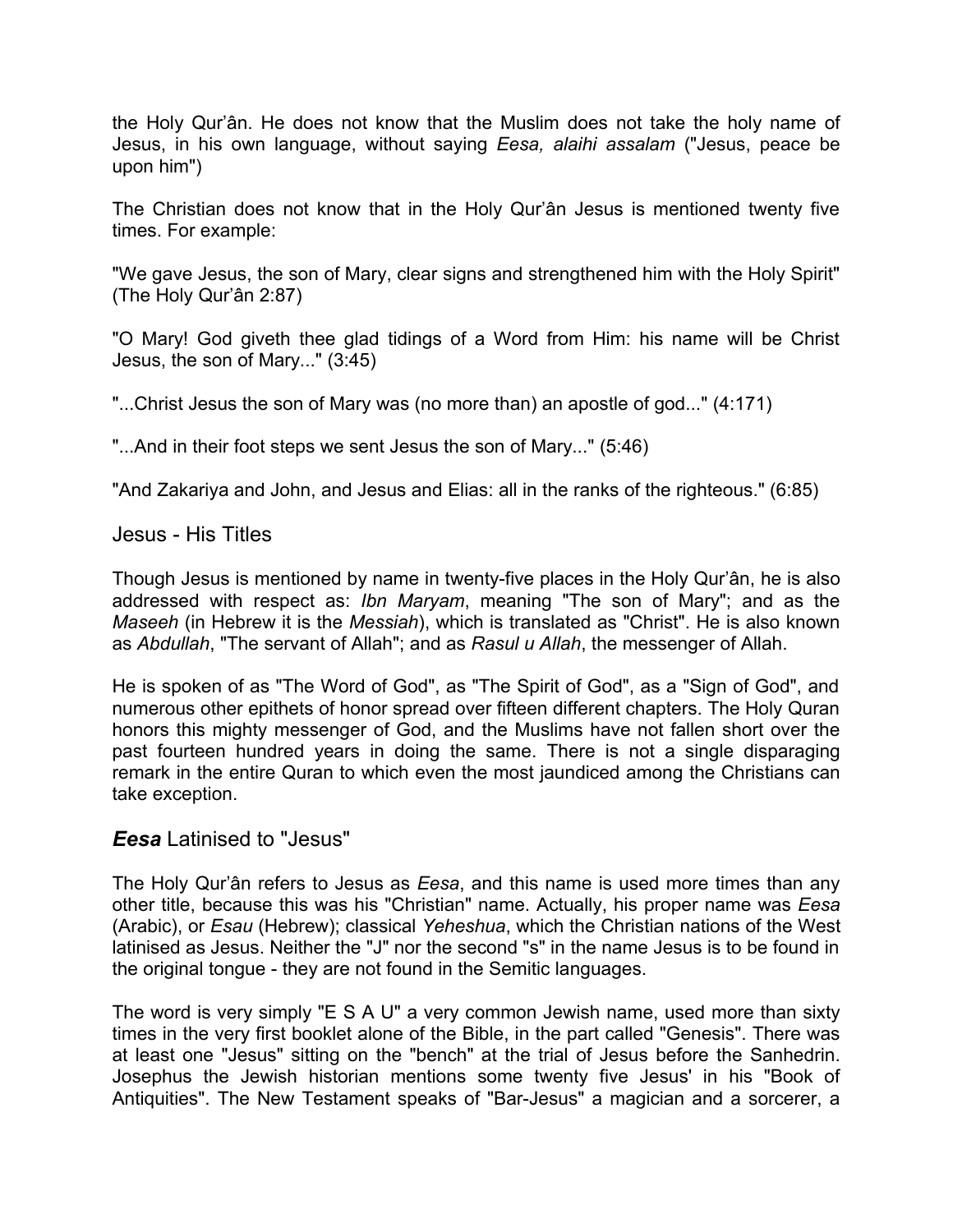false prophet (Acts 13:6); and also "Jesus-Justus" a Christian missionary, a contemporary of Paul (Colossians 4:11). These are distinct from Jesus the son of Mary. Transforming "Esau" to (J)esu(s) - Jesus - makes it unique. This unique (?) name has gone out of currency among the Jews and the Christians from the 2nd century after Christ. Among the Jews, because it came to be a name of ill - repute, the name of one who blasphemed in Jewry; and among the Christians because it came to be the proper name of their God. The Muslim will not hesitate to name his son *Eesa* because it is an honored name, the name of a righteous servant of the Lord.

# *Chapter Three*: Mother And Son

### Mary Honored

The birth of Jesus Christ is described in two places of the Qur'ân - chapter 3 and chapter 19. Reading from the beginning of his birth, we come across the story of Mary, and the esteemed position which she occupies in the House of Islam, before the actual annunciation of the birth of Jesus is given:

"'Behold'! the angels said: 'O Mary! God hath chosen thee and purified thee, and chosen thee above the women of all nations" (3:42)

"Chosen thee above the women of all nations." Such an honor is not to be found given to Mary even in the Christian Bible! The verse continues:

"O Mary! Worship thy Lord devoutly: prostrate thyself, and bow down (in prayer) with those who bow down." (3:43)

#### Divine Revelation

What is the source of this beautiful and sublime recitation which, in its original Arabic, moves men to ecstasy and tears? Verse 44 below explains:

"This is part of the tidings, of the things unseen, which We reveal unto thee (O Muhammad!) by inspiration: Thou wasn't not with them when they cast lots with arrows, as to which of them should be charged with the care of Mary: nor wasn't thou with them when they disputed (the point)." (3:44)

#### Mary's Birth

The story is that the maternal grandmother of Jesus, Hannah, had hitherto been barren. She poured out her heart to God: If only God will grant her a child, she would surely dedicate such a child for the service of God in the temple.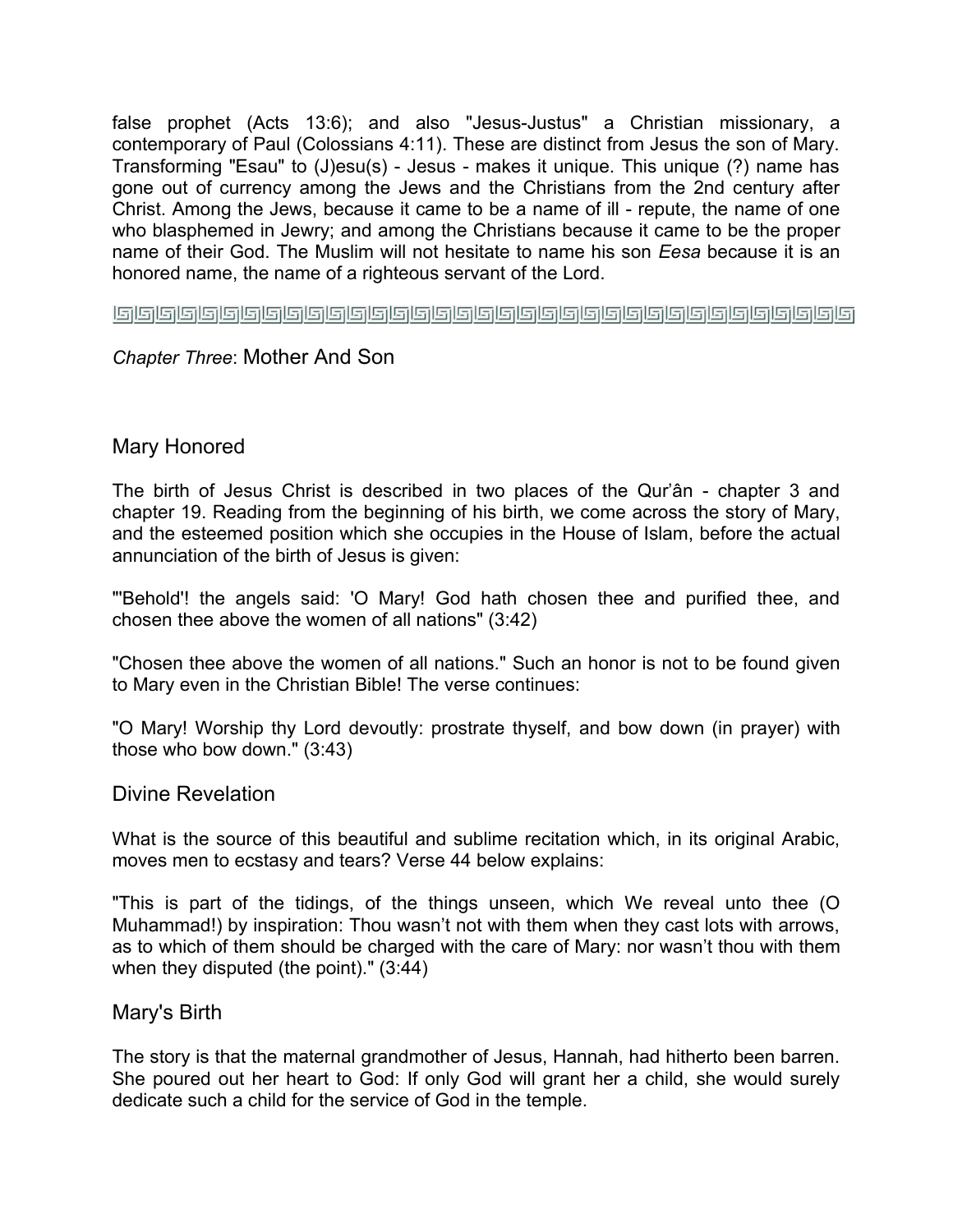God granted her prayer and Mary was born. Hannah was disappointed. She was yearning for a son, but instead she delivered a daughter; and in no way is the female like the male, for what she had in mind. What was she to do? She had made a vow to God. She waited for Mary to be big enough to fend for herself.

When the time came, Hannah took her darling daughter to the temple, to hand over for temple services. Every priest wanted to be the god-father of this child. They cast lots with arrows for her - like the tossing of the coin - head or tail? Eventually she fell to the lot of Zakariya, but not without a dispute.

### The Source of His Message

This was the story. But where did Muhammed, *salla Allah u alihi wa sallam*, get this knowledge from? He was an *Ummi*, Arabic for "unlettered". He did not low how to read or write. He is made by God Almighty to answer this very question in the verse above, by saying that it was all *by divine inspiration*. "No!", says the controversialist. "This is Mohammed's own concoction. He copied his revelations from the Jews and Christians. He plagiarized it. He forged it."

Knowing full-well, and believing as we do, that the whole Qur'ân is the veritable Word of God, we will nevertheless agree, for the sake of argument, with the enemies of Muhammed, *salla Allah u alihi wa sallam*, for a moment, that he wrote it. We can now expect some cooperation from the unbelievers.

Ask him: "Have you any qualms in agreeing that Muhammed was an Arab?" Only an ignorant will hesitate to agree. In that case there is no sense in pursuing any discussion. Cut short the talk. Close the book!

With the man of reason, we proceed. "That this Arab, in the first instance, was addressing other Arabs. He was not talking to Indian Muslims, Chinese Muslims, or Nigerian Muslims. He was addressing his own people, the Arabs. Whether they agreed with him or not, he told them in the most sublime form, words that were seared into the hearts and minds of his listeners that Mary the mother of Jesus, *a Jewess*, was chosen above the women of all nations. Not his own mother, nor his wife nor his daughter, nor any other Arab woman, but a Jewess! Can one explain this? Because to everyone his own mother or wife, or daughters would come before other women.

Why would the prophet of Islam honor a woman from his opposition! and a Jewess at that! belonging to a race which had been looking down upon his people for three thousand years? Just as they still look down upon their Arab brethren today."

#### Sarah and Hagar

The Jews learn, from the Bible, that their father, Abraham, had two wives Sarah and Hagar. They say that they are the children of Abraham through Sarah his legitimate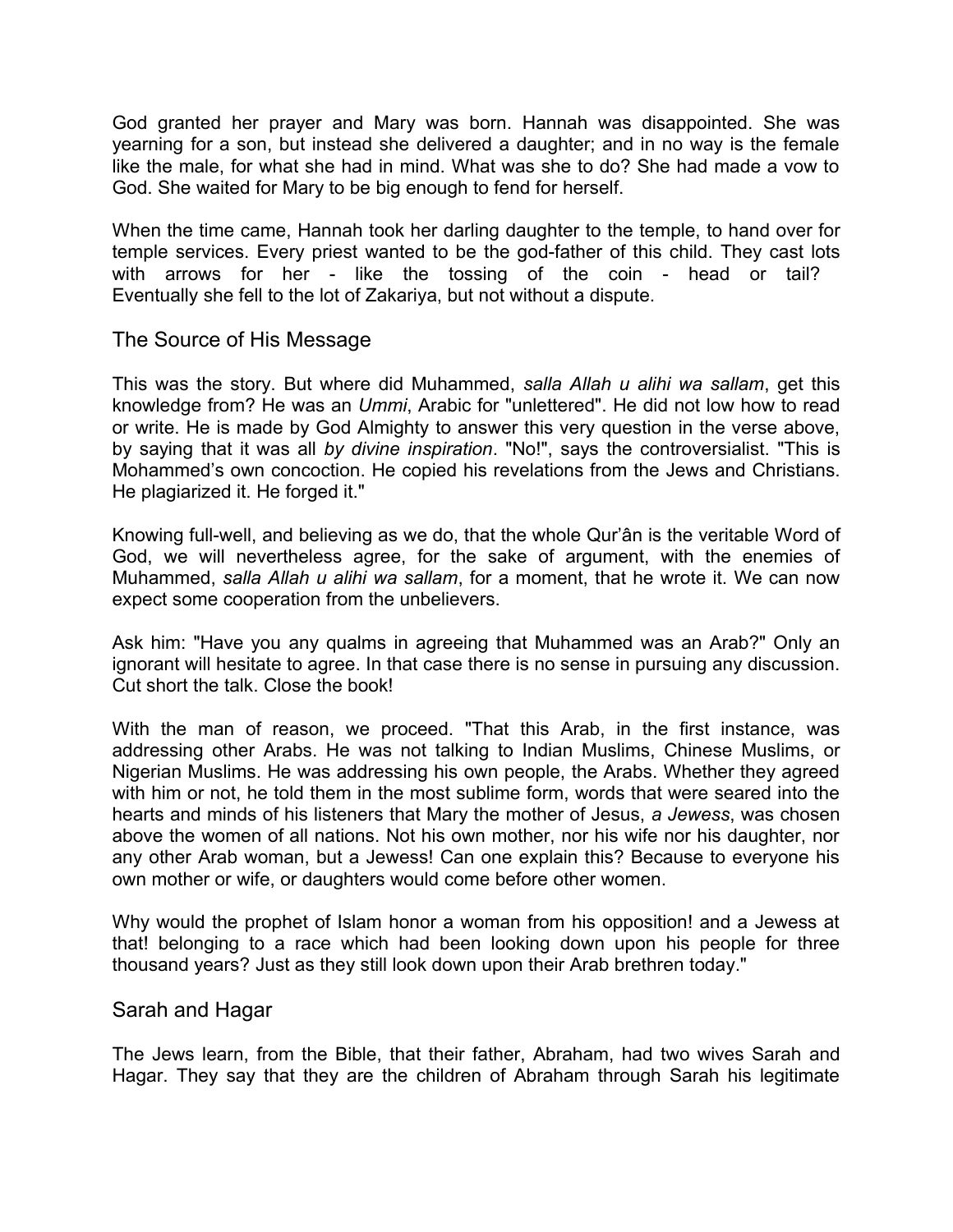wife; that their Arab brethren have descended through Hagar, a "bondwoman", and that as such, the Arabs are an inferior breed.

Will anyone please explain the anomaly as to why Muhammed, *salla Allah u alihi wa sallam*, if he is the author, chose this Jewess for such high honor? The answer is simple, **he had no choice** he had no right to speak of his own desire. *"It is no less than an inspiration sent down to him."* (53:4)

## The Chapter of *Maryam*

There is a Chapter in the Holy Qur'ân, named *Surat u Maryam* "Chapter Mary", named in honor of Mary the mother of Jesus Christ, peace and blessings of Allah be upon him; again, such an honor is not to be found given to Mary in the Christian Bible. Out of the 66 books of the Protestants and 73 of the Roman Catholics, not one is named after Mary or her son. You will find books named after Matthew, Mark, Luke, John, Peter, Paul and two score more obscure names, but not a single one is that of Mary!

If Muhammed, *salla Allah u alihi wa sallam*, was the author of the Holy Qur'ân, then he would not have failed to include in it with Mary, the mother of Jesus, his own mother Aamina, his dear wife Khadija, or his beloved daughter Fatimah. But No! No! This can never be. The Qur'ân is not his handiwork!.

#### 

#### *Chapter Four*: The Good News

" 'Behold!' the angels said: 'O Mary! Allah giveth thee glad tidings of a word from him: his name will be Jesus, the son of Mary; held in honor in this world and the hereafter; and (of the company of) those nearest to Allah." (3:45)

"Nearest to God," not physically nor geographically, but spiritually. Compare this with "And (Jesus) sat on the right hand of God." (Mark 16:19). The bulk of Christendom has misunderstood this verse as well as many others in the Bible. They imagine the Father (God) sitting on a throne, a glorified chair, and His Son, Jesus, sitting on His right hand side. Can you conjure up the picture? If you do, you have strayed from the true knowledge of God. He is no old Father Christmas. He is beyond the imagination of the mind of man. He exists. He is real, but He is not like anything we can think of, or imagine.

In eastern languages "right hand" meant a place of honor, which the Holy Qur'ân more fittingly describes as "In the company of those nearest to Allah." The above verse confirms that Jesus is the Christ. and that he is the Word which God bestowed upon Mary. Again, the Christian reads into these words, a meaning which they do not carry.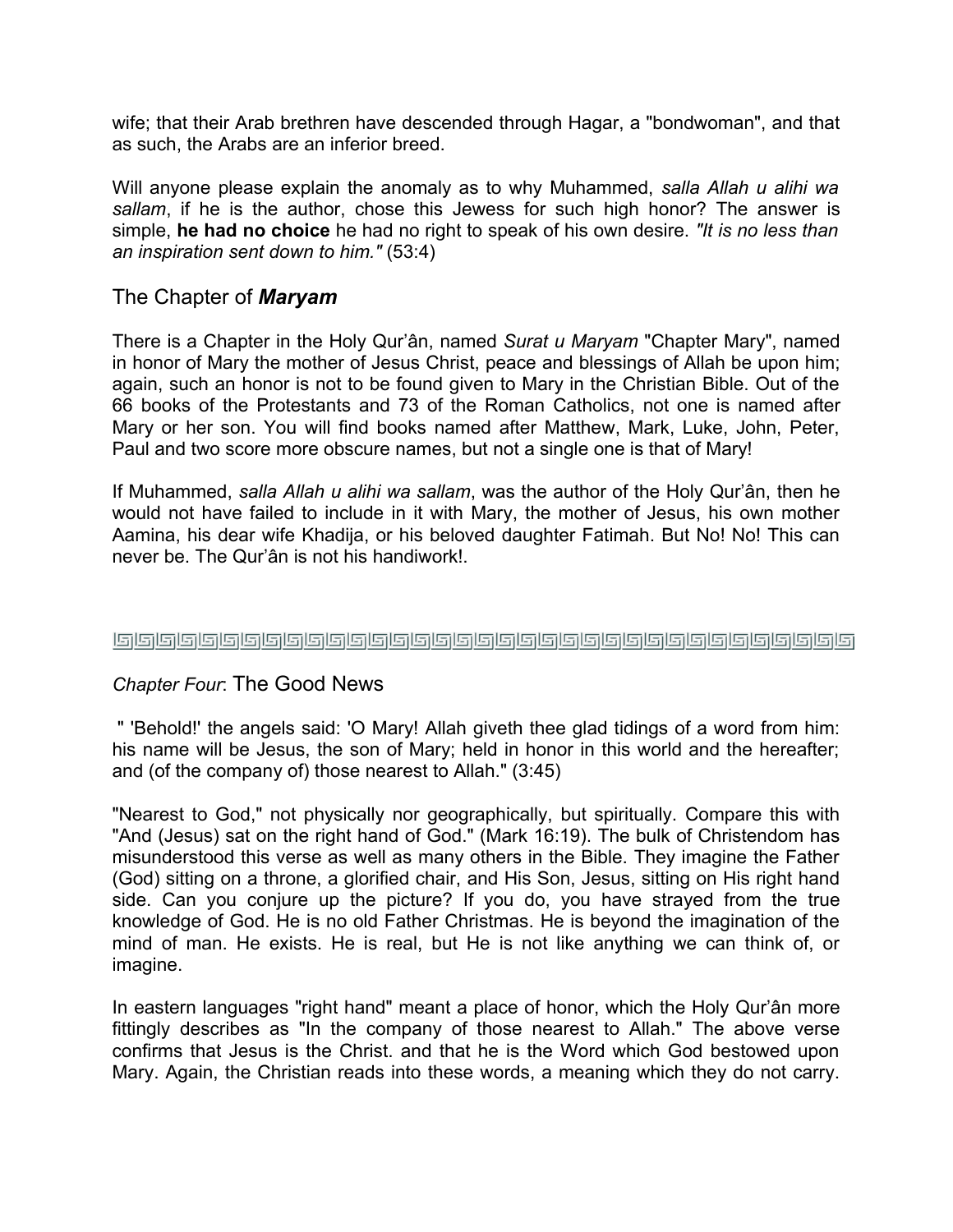They equate the word "Christ" with the idea of a god-incarnate; and the "Word" of God to *be* God.

"Christ" Not a Name

The word "Christ" is derived from the Hebrew word *Messiah*, Arabic *Maseeh*. Root word *masaha*, meaning "to rub", "to massage", "to anoint". Priests and kings were anointed when being consecrated to their offices. But in its translated Grecian form, "Christ" seems unique: befitting Jesus only.

Christians like to translate names into their own language; like *Cephas* to "Peter" , *Messiah* to "Christ". How do they do that? Very easily. *Messiah* in Hebrew means "Anointed". The Greek word for anointed is *Christos*. Just lop off the 'os' from *Christos*, and you are left with "Christ"; a unique name!

*Christos* means "Anointed", and anointed means appointed in its religious connotation. Jesus, peace and blessing be upon him, was appointed (anointed) at his baptism by John the Baptist, as God's Messenger. Every prophet of God is so anointed or appointed. The Holy Bible is replete with the "anointed" ones. In the original Hebrew, he was made a *Messiah*. Let us keep to the English translation "anointed."

Not only were prophets and priests and kings anointed (*Christos*-ed), but horns, and cherubs and lamp-posts also.

"I am the God of Bethel, where you *anointed* a pillar ..." (Genesis 31:13)

"If the priest that is *anointed* do sin ..." (Leviticus 4:3)

"And Moses... *anointed* the tabernacle and all things that was therein..." (Leviticus 8:100)

"..the Lord shall...exalt the horn of his *anointed*" (I Samuel 2:10)

"Thus saith the Lord to his *anointed* to Cyrus..." (Isaiah 45:1)

"Thou art the *anointed* cherub..." (Ezekiel 28:14)

There are an hundred more such references in the Holy Bible. Every time you come across the word "anointed" in your Bible, you can take it that that word would be *christos* in the Greek translations, and if you take the same liberty with the word that the Christians have done, you will have Christ Cherub, Christ Cyrus, Christ Priest and Christ Pillar, ...etc.

Some Titles Exclusive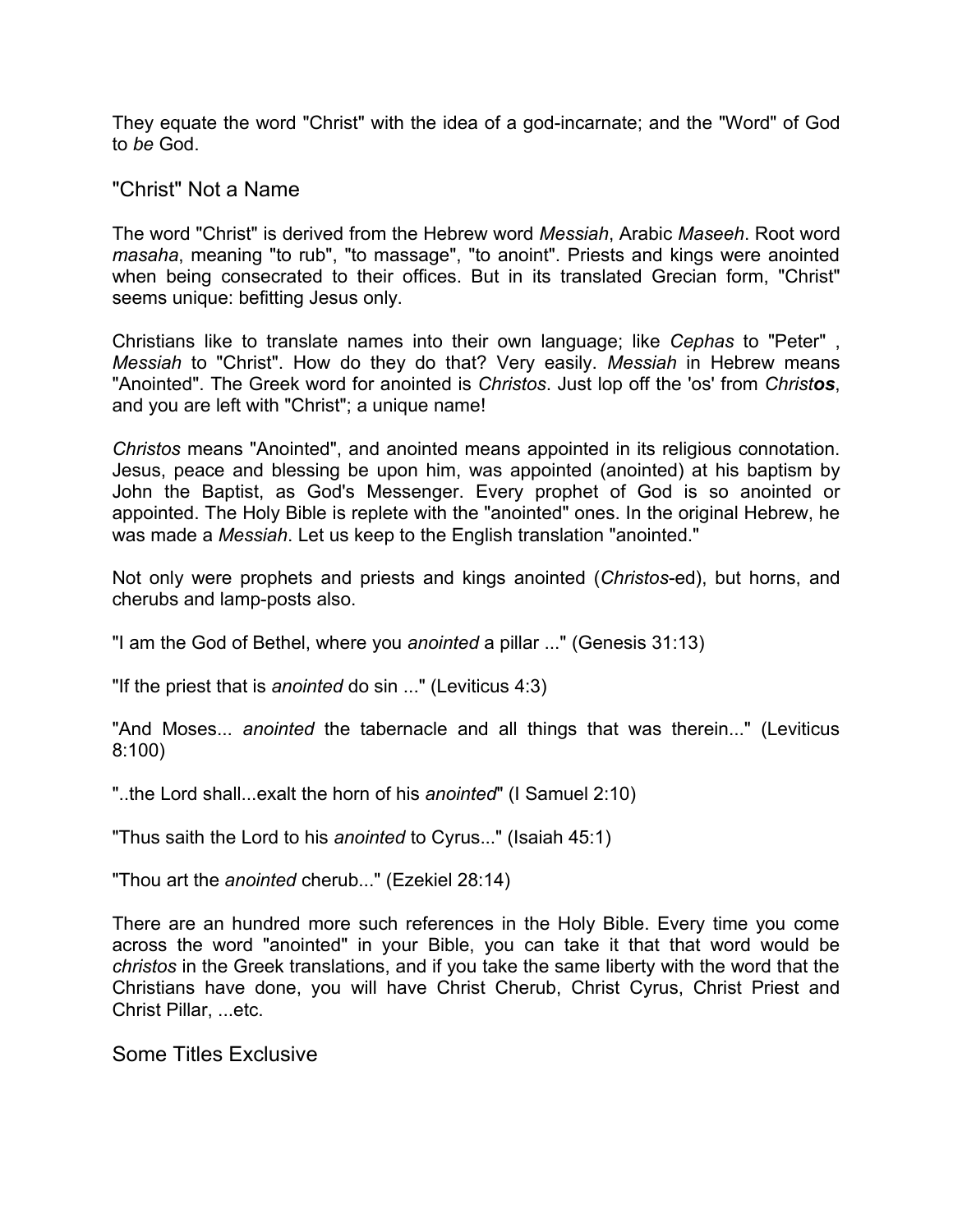Although, every prophet of God is an anointed one of God, a Messiah, the title *Maseeh* or *Messiah*, or its translation "Christ" is exclusively reserved for Jesus, the son of Mary, in both Islam and in Christianity. This is not unusual in religion. There are certain other honorific titles which may be applied to more than one prophet, yet being made exclusive to one by usage: like *"Rasulullaah"*, meaning "Messenger of God", which title is applied to both Moses (19:51) and Jesus (61:6) in the Holy Qur'ân. Yet *"Rasulullaah"* has become synonymous only with Muhammad, the prophet of Islam, among Muslims.

Every prophet is indeed a "Friend of God", but its Arabic equivalent *"Khalillullaah"* is exclusively associated with Father Abraham. This does not mean that the others are not God's friends. *"Kaleemullaah"*, meaning "One who spoke with Allah" is never used for anyone other than Moses, yet we believe that God spoke with many of His messengers, including Jesus and Muhammed, may the peace and blessings of God be upon all His servants. Associating certain titles with certain personages only, does not make them exclusive or unique in any way. We honor all in varying terms.

Whilst the good news was being announced (verse 45 above) Mary was told that her unborn child will be called Jesus, that he would be the Christ, a "Word" from God, and that...

"He shall speak to the people in childhood and in maturity. And he shall be (of the company) of the righteous." (3:46)

"At length she brought the (babe) to her people carrying him. They said: 'O Mary! truly a strange thing has thou brought!'. 'O sister of Aaron!, thy father was not a man of evil, nor thy mother a woman unchaste!' " (The Holy Qur'ân 19:27-28)

#### Jews Amazed

There is no Joseph the carpenter here. The circumstances being peculiar, Mary the mother of Jesus had retired herself to some remote place in the East (19:16). After the birth of the child she returns.

A. Yusuf Ali, comments in his popular English translation of the Qur'ân:

"The amazement of the people knew no bounds. In any case they were prepared to think the worst of her, as she had disappeared from her kin for some time. But now she comes, shamelessly parading a babe in her arms! How she had disgraced house of Aaron, the fountain of priesthood!

"Sister of Aaron": Mary is reminded of her high lineage and the unexceptionable morals of her father and mother. How, they said, she had fallen, and disgraced the name of her progenitors!

What could Mary do? How could she explain? Would they, in their censorious mood accept her explanation? All she could do was to point to the child, who, she knew, was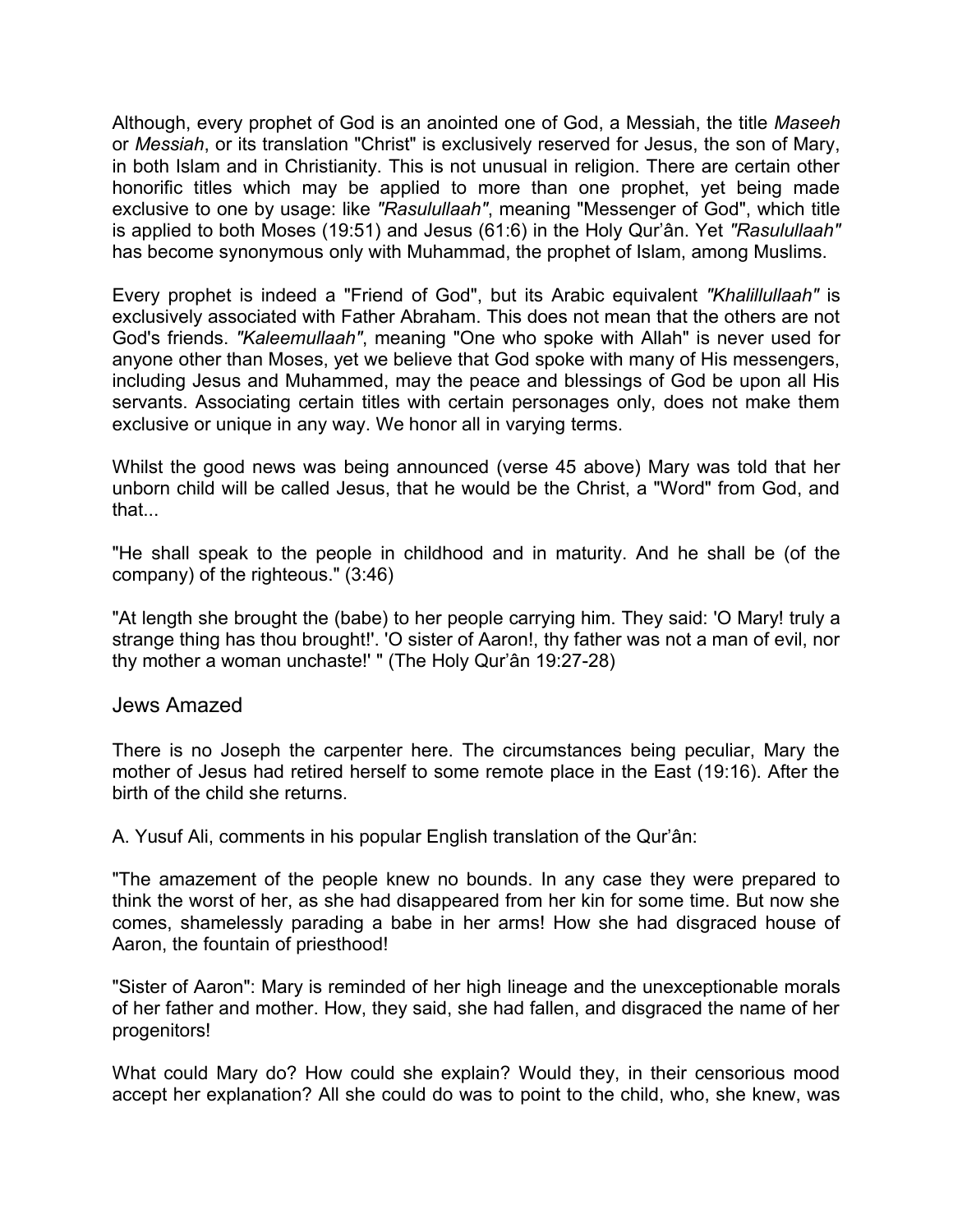no ordinary child. And the child came to her rescue. By a miracle he spoke, defended his mother, and preached to an unbelieving audience."

Allah *azza wa jall* says in the Qur'ân:

"But she pointed to the babe. They said: 'How can we talk one who is a child in the cradle?' He (Jesus) said: 'I am indeed a servant of Allah (God): He hath given me revelation and made me a prophet: 'and He hath made me blessed wheresoever I be, and hath enjoined on me prayer and charity as long as I live. '(He hath made me) kind to my mother, and not overbearing or unblest; 'So Peace is on me the day I was born, the day that I die, and the day that I shall be raised up to life again)'!" (19:29-33)

### His First Miracle(s)

Thus Jesus, peace and blessings be upon him, defended his mother from the grave calumny and innuendoes of her enemies. This is the very first miracle attributed to Jesus in the Holy Qur'ân that, he spoke as an infant from his mother's arms. Contrast this with his first miracle in the Christian Bible, which occurred when he was over thirty years of age:

"And the third day there was a marriage in Cana of Galilee; and the mother of Jesus was there: And both Jesus was called, and his disciples, to the marriage. And when they wanted wine, the mother of Jesus saith unto him, they have no wine. Jesus saith unto her, 'Woman, what have I to do with thee? mine hour is not yet come.' His mother saith unto the servants, Whatsoever he saith unto you, do it. And there were set there six water pots of stone, after the manner of the purifying of the Jews, containing two or three firkins apiece. Jesus saith unto them, Fill the water pots with water. And they filled them up to the brim. And he saith unto them, Draw out now, and bear unto the governor of the feast. And they bare it. When the ruler of the feast had tasted the water that was made wine, and knew not whence it was: (but the servants which drew the water knew;) the governor of the feast called the bridegroom, And saith unto him, Every man at the beginning doth set forth good wine; and when men have *well drunk*, then that which is worse: but thou hast kept the good wine until now." (John 2:110)

Since this miracle, wine has flowed like water in Christendom. Many reason that what was good for the Master is good enough for them. Jesus was no "kill-joy" they say. Didn't he make good potent wine, that even those "well drunk", those whose senses had been dulled could make out the difference? "That the best was kept for the last.". This was no pure grape juice. It was the same *wine* that, according to the Christian Bible, enabled the daughters of Lot to seduce their father (Genesis 19:32-33). It was the same *wine* which the Christian is advised to eschew in Ephesians 5:18 - "And be not drunk with wine..."

It is that innocent (?) 1% potency that eventually leads millions down into the gutter. America has 10 million drunkards in the midst of 70 million *"born-again"* Christians! The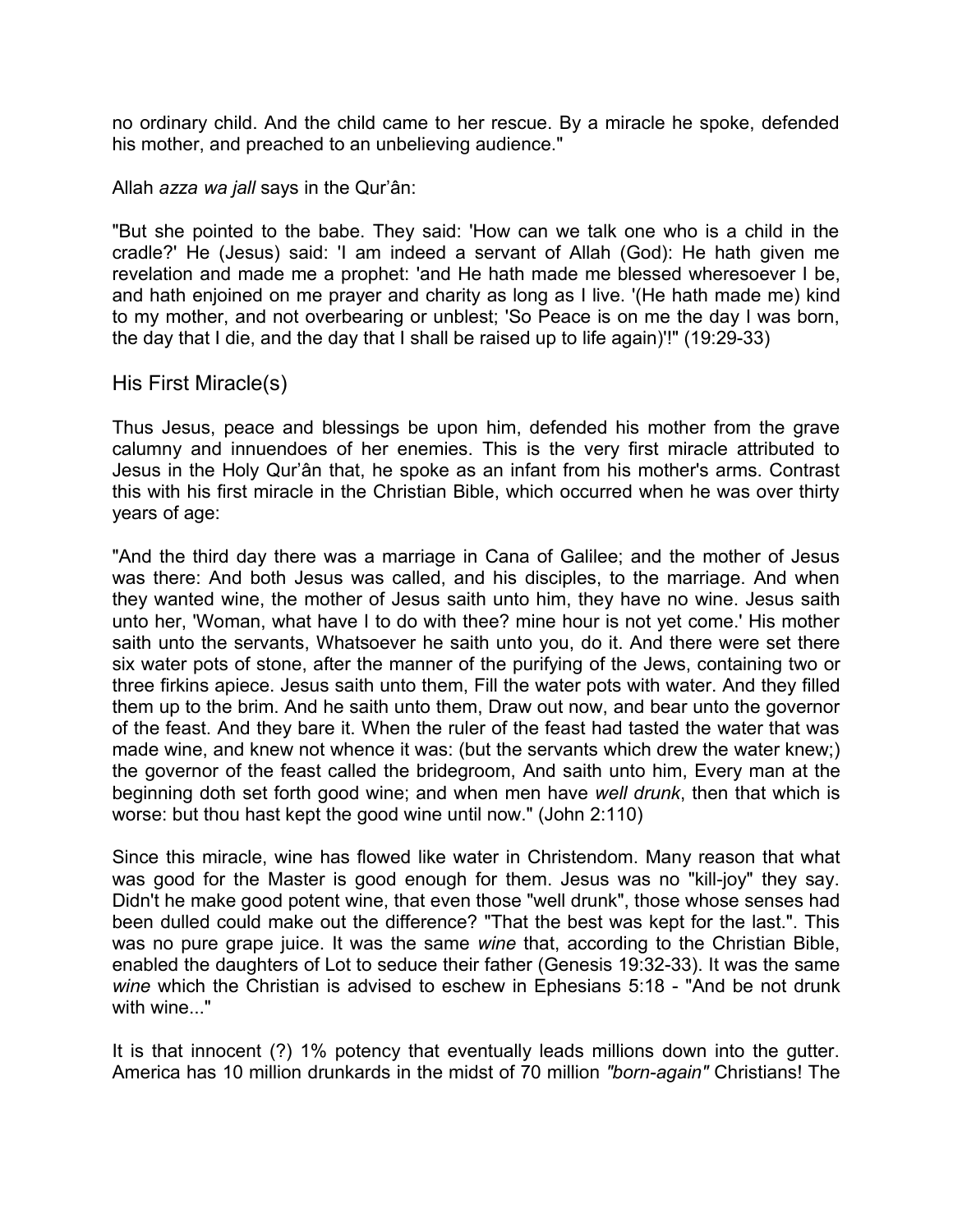Americans call their drunkards "Problem Drinkers". In South Africa, they are called "Alcoholics"; drunkard is too strong a word for people to stomach.

But the Prime Minister of Zambia, Dr. Kenneth Kaunda, does not hesitate to call a spade a spade. He says, "I am not prepared to lead nation of drunkards", referring to his own people who drink intoxicants.

Whether the water "blushed" or not "seeing" Jesus, we cannot blame him or his disciples for the drinking habits of his contemporaries. For he had truly opined, "have yet many things to say unto you, but ye cannot bear them now" (John 16:12). Mankind had not reached the stage of receiving the whole Truth of Islam. Did he not also say "You cannot put new wine into old bottles"? (Matthew 9:17).

"Mother" or "Woman"?

According to St. John, in the fourth verse above, describing the marriage feast at Cana, we are told that Jesus, peace and blessings be upon him, behaved insolently towards his mother. He calls her "woman," and to rub more salt into the wound he is made to say "what have I to do with thee?" What connection is there between you and me, or what have I got to do with you? Could he have forgotten that this very "woman" had carried him for nine months, and perhaps suckled him for 2 years, and had borne endless insults and injuries on account of him? Is she not his mother? Is there no word in his language for "mother"?

Strange as it may seem, that while the missionaries boast about their master's humility, meekness and long-suffering, they call him the "Prince of Peace" and they sing that "he was led to the slaughter like a lamb, and like a sheep who before his shearer is dumb, he opened not his mouth", yet they proudly record in the same breath, that he was ever ready with invectives for the elders of his race, and was always itching for a showdown i.e. if their records are true:

"Ye hypocrites!"

"Ye wicked and adulterous generation!"

"Ye whited sephulcres!"

"Ye generation of vipers!"

and now to his mother: "Woman..."

Jesus Defended

Muhammed, *salla Allah u alihi wa sallam*, the Messenger of God, is made to absolve Jesus from the false charges and calumnies of his enemies.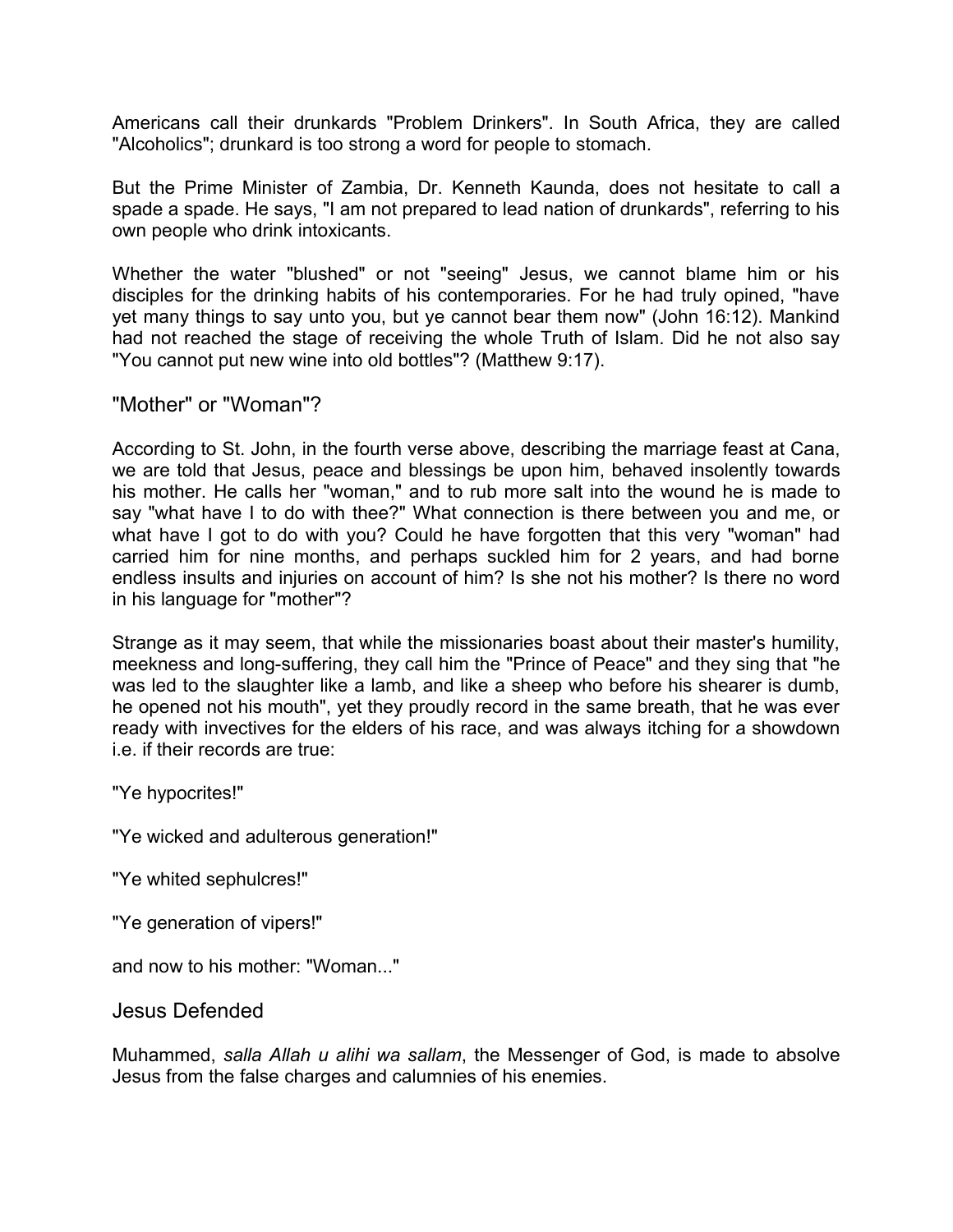"And He (God Almighty) hath made me (Jesus) kind to my mother, and not overbearing or unblest" (19:31).

On receiving the good news of the birth of a righteous son Mary responds:

"She said: 'O My Lord! how shall I have a son, when no man hath touched me?"

The angel says in reply:

"He said: 'Even so: Allah (God) createth what He willeth: when He hath decreed a matter He but sayth o it 'Be,' and it is! And Allah (God) will teach him the Book and Wisdom, the Torah (Law) and the Gospel," (3:47-48).

#### *Chapter Five* : Qur'ânic and Biblical Versions

### Meeting the Reverend

I was visiting the "Bible House" in Johannesburg. Whilst browsing through the stacks of Bibles and religious books, I picked up an Indonesian Bible and had just taken in hand a Greek - English New Testament, a large, expensive volume. I had not realized that I was being observed by the supervisor of the Bible House. Casually, he walked up to me. Perhaps my beard and my Muslim headgear were an attraction and a challenge? He inquired about my interest in that costly volume. I explained that as a student of comparative religion, I had need for such a book. He invited me to have tea with him in his office. It was very kind of him and I accepted.

Over the cup of tea, I explained to him the Muslim belief in Jesus, peace and blessings of Allah be upon him. I explained to him the high position that Jesus occupied in the House of Islam. He seemed skeptical about what I said. I was amazed at his seeming ignorance, because only retired Reverend gentlemen can become Supervisors of Bible Houses in South Africa. I began reciting from verse 42 of chapters 3 of the Holy Qur'ân:

"'Behold!' The angels said: 'O Mary, Allah hath chosen thee...'"

I wanted the Reverend to listen, not only to the meaning of the Qur'an, but also to the music of its cadences when the original Arabic was recited. Rev. Dunkers (for that was his name) sat back and listened with rapt attention to "Allah's Words".

When I reached the end of verse 49, the Reverend commented that the Qur'ânic message was like that of his own Bible. He said, he saw no difference between what he behaved as a Christian, and what I had read to him. I said: "that was true". If he had come across these verses in the English language alone without their Arabic equivalent, side by side, he would not have been able to guess in a hundred years that he was reading the Holy Qur'ân. If he were a Protestant, he would have thought that he was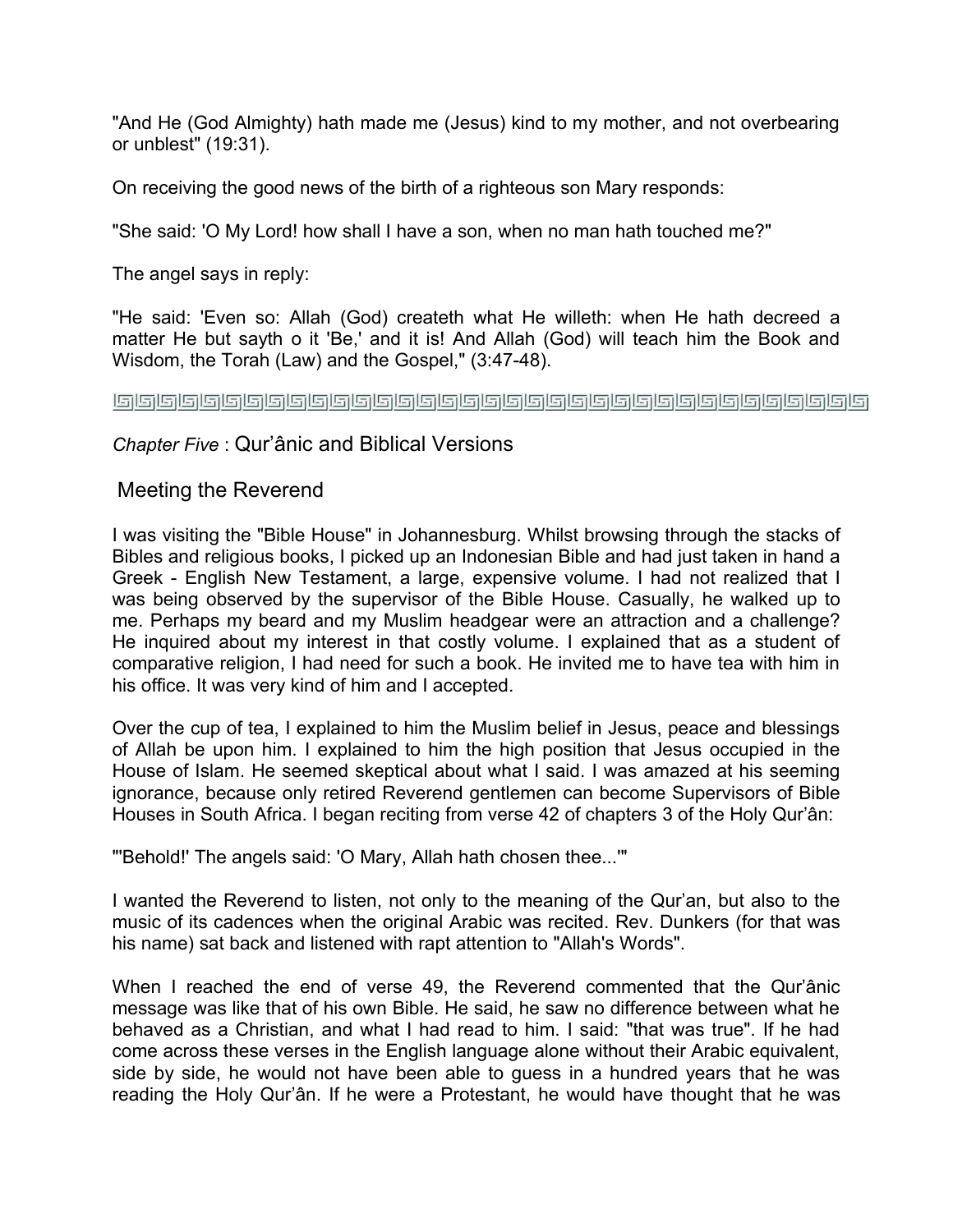reading the Roman Catholic Version, if he had not seen one, or the Jehovah's Witness Version or the Greek Orthodox Version, or the hundred and one other versions that he might not have seen; but he would never have guessed that he was reading the Qur'ânic version.

The Christian would be reading here, in the Qur'ân, everything he wanted to hear about Jesus, but in a most noble, elevated and sublime language. He could not help being moved by it.

In these eight terse verses from 42 to 49 we are told:

(a) That Mary, the mother of Jesus, was a virtuous woman, and honored above the women of all nations.

(b) That all that was being said was God's own Revelation to mankind.

(c) That Jesus was the "Word" of God.

(d) That he was the Christ that the Jews were waiting for.

(e) That God will empower this Jesus to perform miracles even in infancy.

(f) That Jesus was born miraculously, without any male intervention.

(g) That God will vouchsafe him Revelation.

(h) That he will give life to the dead by God's permission, and that he will heal those born blind and the lepers by God's permission, ... etc.

"Chalk and Cheese"

The most fervent Christian cannot take exception to a single statement or word here. But the difference between the Biblical and the Qur'ânic narratives is that between "chalk and cheese". "To me they are identical, what is the difference?" the Reverend asked. I know that in their essentials both the stories agree in their details, but when we scrutinize them closely we will discover that the difference between them is staggering.

Now compare the miraculous conception as announced in verse 47 of the Holy Qur'ân with what the Holy Bible says:

"Now the birth of Jesus Christ was in this wise: When as his mother Mary was espoused to Joseph, *before they came together*, (as husband and wife) she was found with child *of the holy ghost.*"(Matthew 1:18)

Master Dramatizer

The eminent Billy Graham from the United States of America dramatized this verse in front of 40,000 people in King Park, Durban, with his index finger sticking out and swinging his outstretched arm from right to left, he said: "And the Holy Ghost came and impregnated Mary!" On the other hand St. Luke tells us the very same thing but less crudely. He says, that when the annunciation was made, Mary was perturbed. Her natural reaction was:

"How shall this be, seeing I know not a man?" (Luke 1:34) meaning sexually.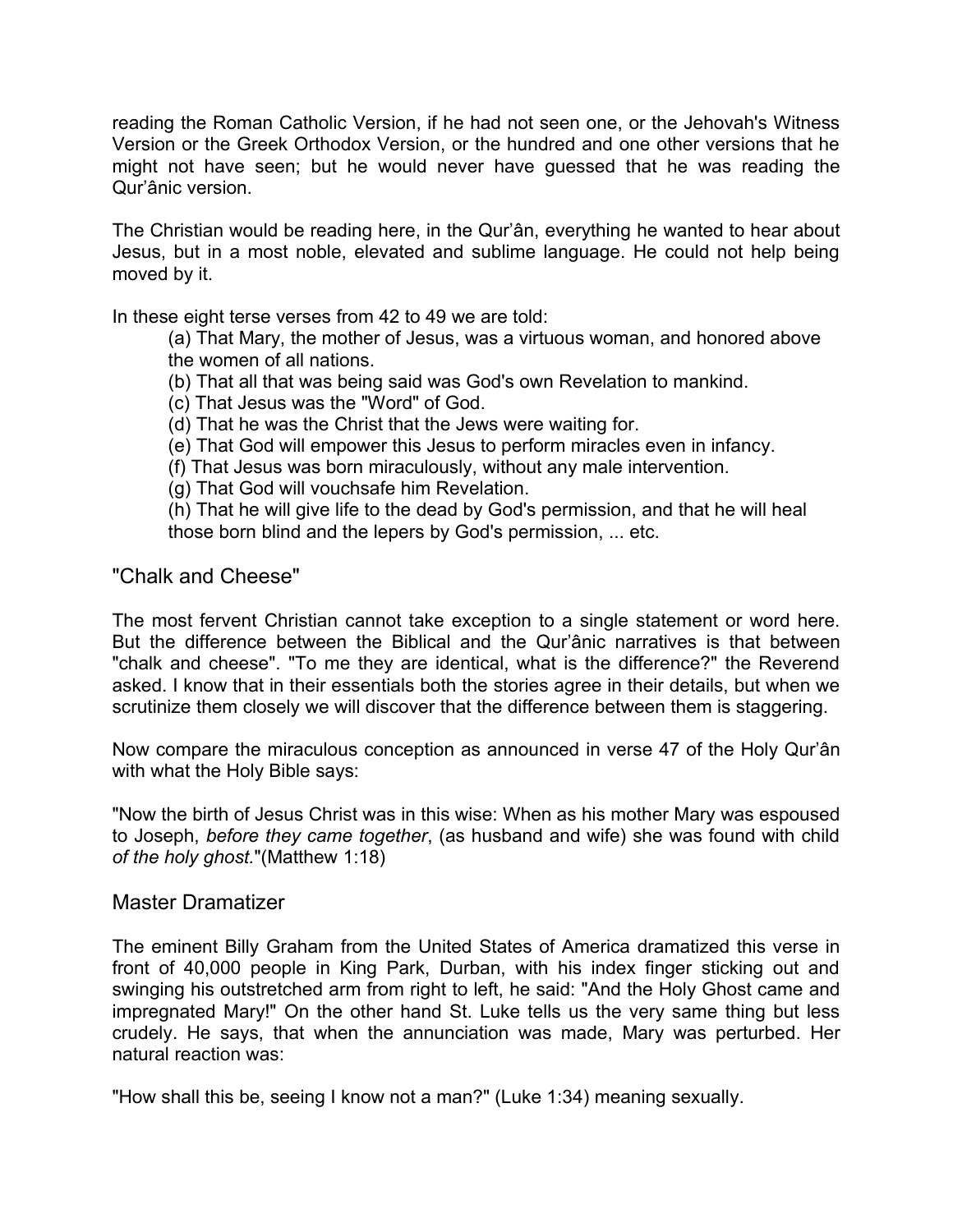The Qur'ânic narrative is:

"She said: O my Lord! How shall I have a son when no man hath touched me?" (3:47) Meaning sexually.

In essence there is no difference between these two statements "seeing I know not a man" and "when no man hath touched me". Both the quotations have an identical meaning. It is simply a choice of different words meaning the same thing. But the respective replies to Mary's plea in the two Books (the Quran and the Bible) are revealing.

The Biblical Version

Says the Bible:

"And the angle answered and said into her: 'The Holy Ghost shall *come upon thee*, and the power of the Highest shall *overshadow thee*" (Luke 1:35)

Can't you see that you are giving the atheist, the skeptic, the agnostic a stick to beat you with? They may well ask "How did the Holy Ghost come upon Mary?" "How did the Highest overshadow her?" We know that literally it does not mean that: that it was an immaculate conception, but the language used here, is distasteful. Now contrast this with the language of the Qur'ân:

The Qur'ânic Version

"He said (the angel says in reply): 'Even so: Allah (God) createth what He willeth: when He hath decreed a plan, He but saith to it, 'Be,' and it is!' " (3:47)

This is the Muslim concept of the birth of Jesus. For God to create a Jesus, without a human father, He merely has to will it. If He wants to create a million Jesus' without fathers or mothers, He merely wills them into existence. He does not have to take seeds and transfer them, like men or animals by contact or artificial insemination . He wills everything into being by His word of command "Be" and "It is".

There is nothing new in what I am telling you, I reminded the Reverend. It is in the very first Book of your Holy Bible, Genesis 1:3 "And God said..." What did He say? He said "Be" and "It was". He did not have to articulate the words. This is our way of understanding the word "Be", that He willed everything into being.

#### Choice for His Daughter

"Between these two versions of the birth of Jesus, the Qur'ânic version and the Biblical version, which would you prefer to give your daughter?" I asked the supervisor of the Bible House. He bowed his head down in humility and admitted "The Qur'ânic Version."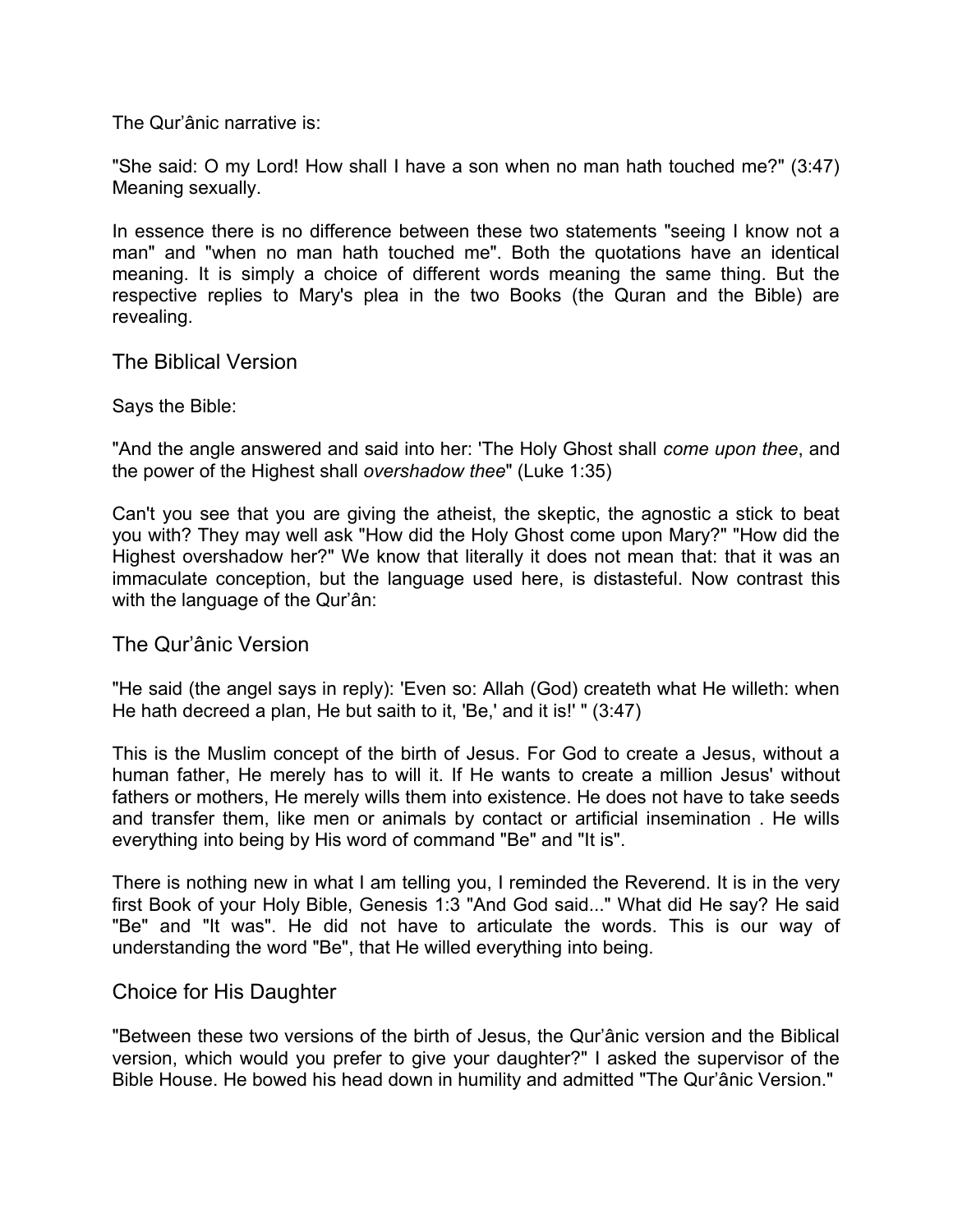How can "a forgery" or "an imitation", as it is alleged of the Qur'ân, be better than the genuine, the original, as it is claimed for the Bible? It can never be, unless this Revelation to Muhammed is what it, itself, claims to be viz. The pure and holy Word of God! There are a hundred different tests that the unprejudiced seeker after truth can apply to the Holy Qur'ân and it will qualify with flying colors to being a Message from on High.

### Like Adam

Does the miraculous birth of Jesus make him a God or a "begotten" Son of God? No! says the Holy Qur'ân:

"The similitude of Jesus before Allah (God) is that of Adam; He created him from dust then said to him: 'Be', and he was." (3:59)

Yusuf Ali, comments in his notes in the Qur'ân translation:

"After a description of the high position which Jesus occupies as a prophet in the preceding verses we have a repudiation of the dogma that he was God, or the son of God, or any thing more than man. If it is said that he was born without a human father, Adam was also so born. Indeed Adam was born without either a human father or mother. As far as our physical bodies are concerned they are mere dust.

In God's sight Jesus was as dust just as Adam was or humanity is. The greatness of Jesus arose from the divine command 'Be': for after that he was more than dust a great spiritual leader and teacher"

The logic of it is that, if being born without a male parent entitles Jesus to being equated with God, then, Adam would have a greater right to such honor, and this no Christian would readily concede. Thus, the Muslim is made to repudiate the Christian blasphemy.

Further, if the Christian splits hairs by arguing that Adam was "created" from the dust of the ground, whereas Jesus was immaculately "begotten" in the womb of Mary, then let us remind him that, even according to his own false standards, there is yet another person greater than Jesus, in his own Bible . Who is this superman?

#### Paul's Innovation

"For this Melchisedec, king of Salem, priest of the most high God... Without father, without mother, without descent, having *neither beginning* of days, *nor end* of life..." (Hebrews 7:1,3)

Here is a candidate for Divinity itself, for only God Almighty could possess these qualities. Adam had a beginning (in the garden), Jesus had a beginning (in the stable); Adam had an end and, claim the Christians, so had Jesus "and he gave up the ghost".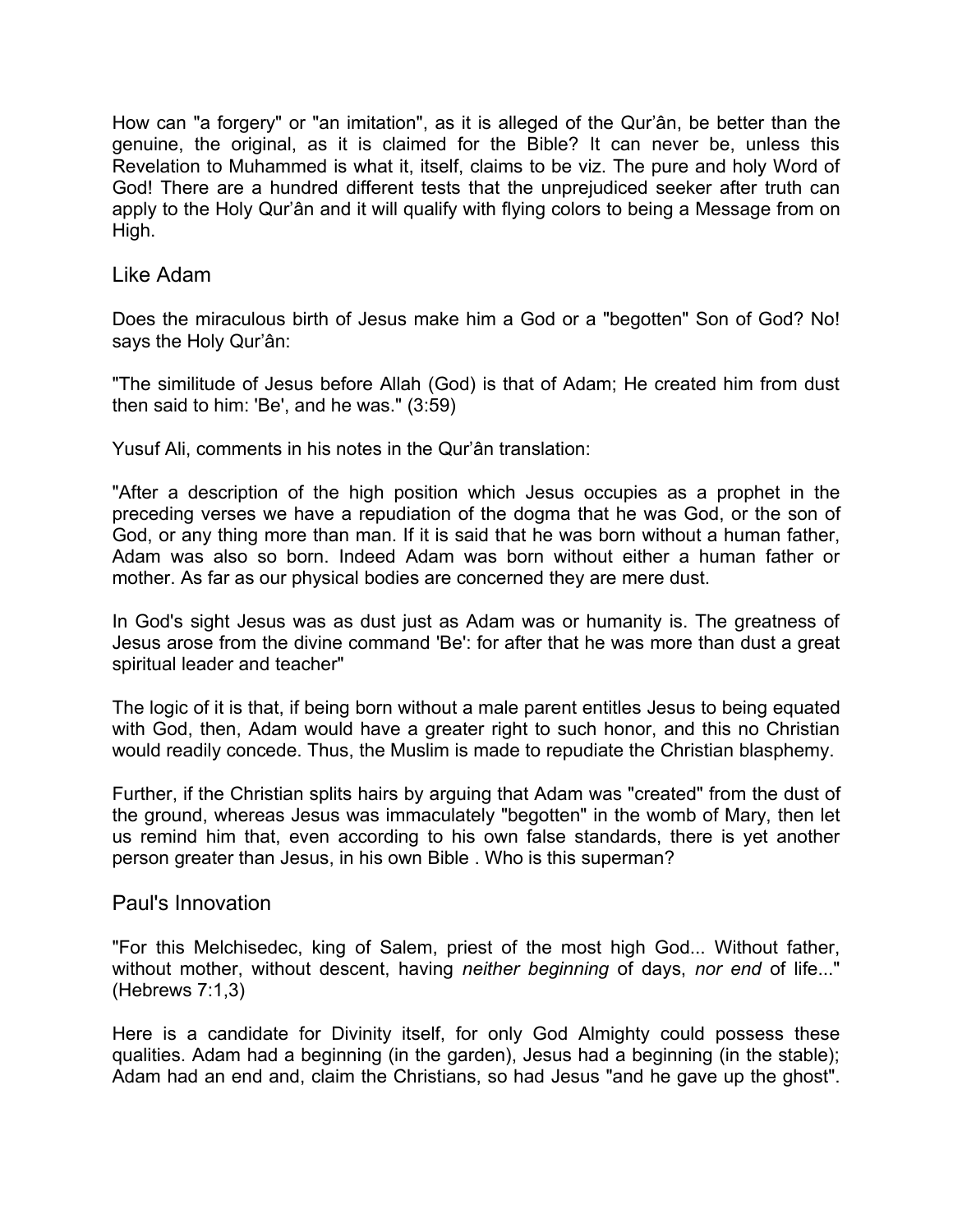But where is Melchisedec? Perhaps he is hibernating somewhere like Rip Van Winkel (a fairy tale character who slept for many ages.)

And what is this "Hebrews"? It is the name of one of the Books of the Holy Bible, authored by the gallant St. Paul, the self appointed thirteenth apostle of Christ. Jesus had twelve apostles, but one of them (Judas) had the Devil in him. So the vacancy had to be filled, because of the "twelve" thrones in heaven, which had to be occupied by his disciples to judge the children of Israel (Luke 22:30).

Saul was a renegade Jew, and the Christians changed his name to "Paul", probably because "Saul" sounds Jewish. This St. Paul made such a fine mess of the teachings of Jesus, peace blessings be upon him, that he earned for himself the second most coveted position of "The Most Influential Men of History" in the monumental work of Michael H. Hart: *The 100* or *The Top Hundred* or the *Greatest Hundred in History*. Paul outclasses even Jesus because, according to Michael Hart, Paul was the *real* founder of present day Christianity. The honor of creating Christianity had to be shared between Paul and Jesus, and Paul won because he wrote more Books of the Bible than any other single author, whereas Jesus did not write a single word.

Paul needed no inspiration to write his hyperboles here and in the rest of his Epistles. Did not Hitler's Minister of Propaganda Goebbels say: "The bigger the lie the more likely it is to be believed'? But the amazing thing about this exaggeration is that no Christian seems to have read it. Every learned man to whom I have shown this verse to, seemed to be seeing it for the first time. They appear dumbfounded, as described by the fitting words of Jesus:

"...seeing they see not, and hearing they hear not, neither do they understand." (Matthew 13:13)

The Holy Qur'ân also contains a verse which fittingly describes this well cultivated sickness:

"Deaf, dumb and blind, will they not return (to the path)." (2:18)

The Sons of God

The Muslim takes strong exception to the Christian dogma that "Jesus is the only begotten son, begotten not made". This is what the Christian is made to repeat from childhood in his catechism. I have asked learned Christians, again and again as to what they are really trying to emphasize, when they say: "Begotten not made".

They know that according to their own God given (?) records, God has sons by the tons:

"...Adam, which was the *son of God*."(Luke 3:38)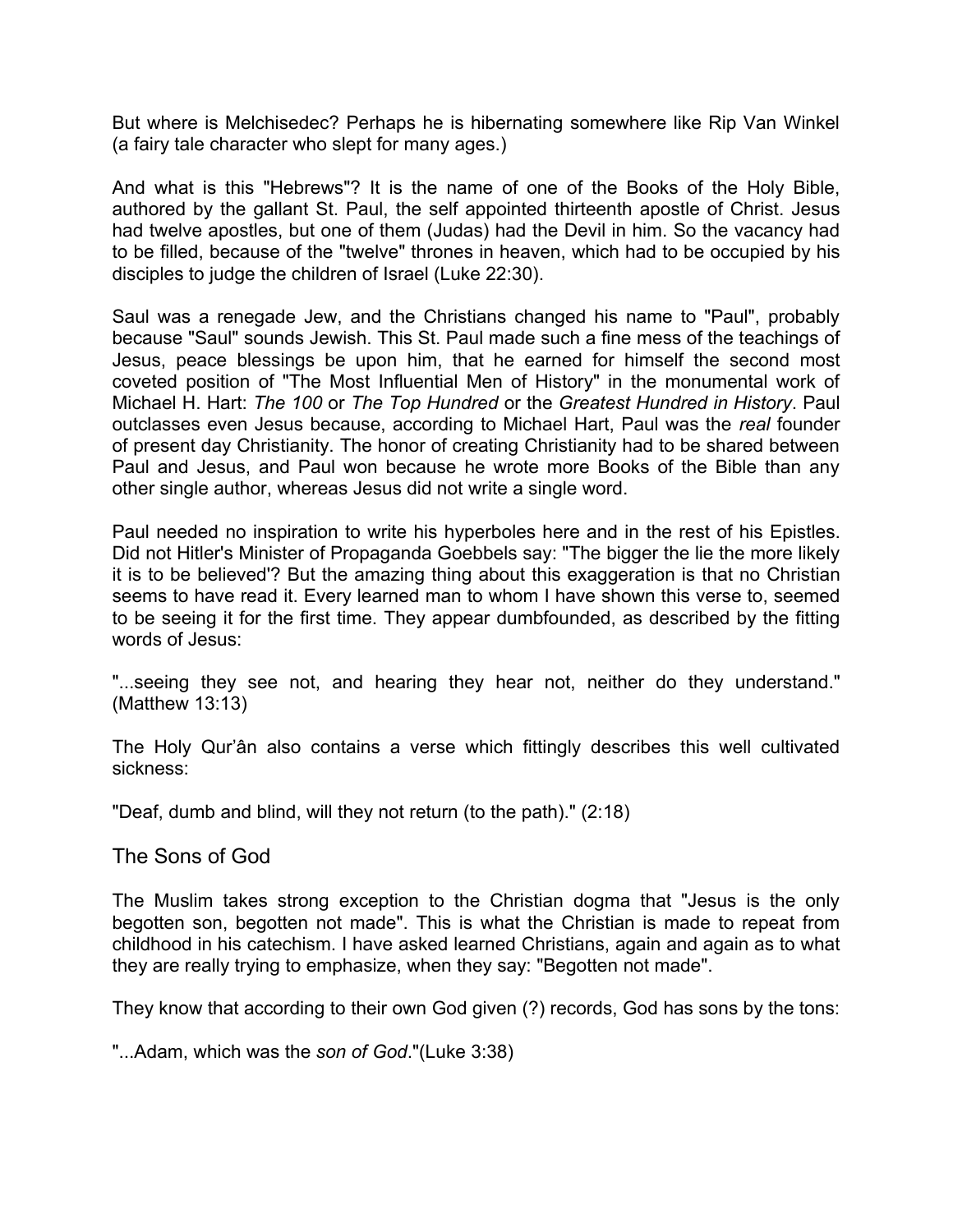"That the *sons of God* saw the daughters of men that they were fair... And when the *sons of God* came in unto the daughters of men, and they bare children to them..." (Genesis 6: 2,4)

"...Israel is *My son*, even My firstborn:" (Exodus 4:22)

"...for I (God) am a *Father* to Israel, and Ephraim is My firstborn." (Jeremiah 31:9)

"...the Lord hath said unto me (David): 'Thou art *My son*: this day have *I begotten* thee." (Psalms 2:7)

"For as many as are led by the Spirit of God, they are the *sons of God*." (Romans 18:14)

Can't you see that in the language of the Jew, every righteous person, every Tom, Dick and Harry who followed the Will and Plan of God, was a "Son of God". It was a metaphorical descriptive term commonly used among the Jews. The Christian agrees with this reasoning, but goes on to say: "but Jesus was not like that". Adam was *made* by God. Every living thing was made by God, He is the Lord, Cherisher and Sustainer of all. Metaphorically speaking therefore God is the Father of all. But Jesus was the "begotten" Son of God, not a *created* Son of God?

#### Begotten Means "Sired"!

In my forty years of practical experience in talking to learned Christians, not a single one has opened his mouth to hazard an explanation of the phrase *"begotten not made"*. It had to be an American who dared to explain. He said: "It means, *sired* by God." "What!" I exploded: "*Sired* by God?" "No, no!" he said, "I am only trying to explain the meaning, I do not believe that God really sired a son."

The sensible Christian says that the words do not literally mean what they say. Then why do you say it? Why are you creating unnecessary conflict between the 1,200,000,000 Christians and a thousand million Muslims of the world in making senseless statements?

#### Reason for Objection

The Muslim takes exception to the word "begotten", because begetting is an animal act, belonging to the lower animal functions of sex. How can we attribute such a lowly capacity to God? Metaphorically we are all the children of God, the good and the bad, and Jesus would be closer to being the Son of God than any one of us, because he would be more faithful to God then any one of us can ever be. From that point of view he is preeminently the Son of God.

Although this pernicious word "begotten" has now unceremoniously been thrown out of the "Most Accurate" version of the Bible, the *Revised Standard Version* (R.S.V.), its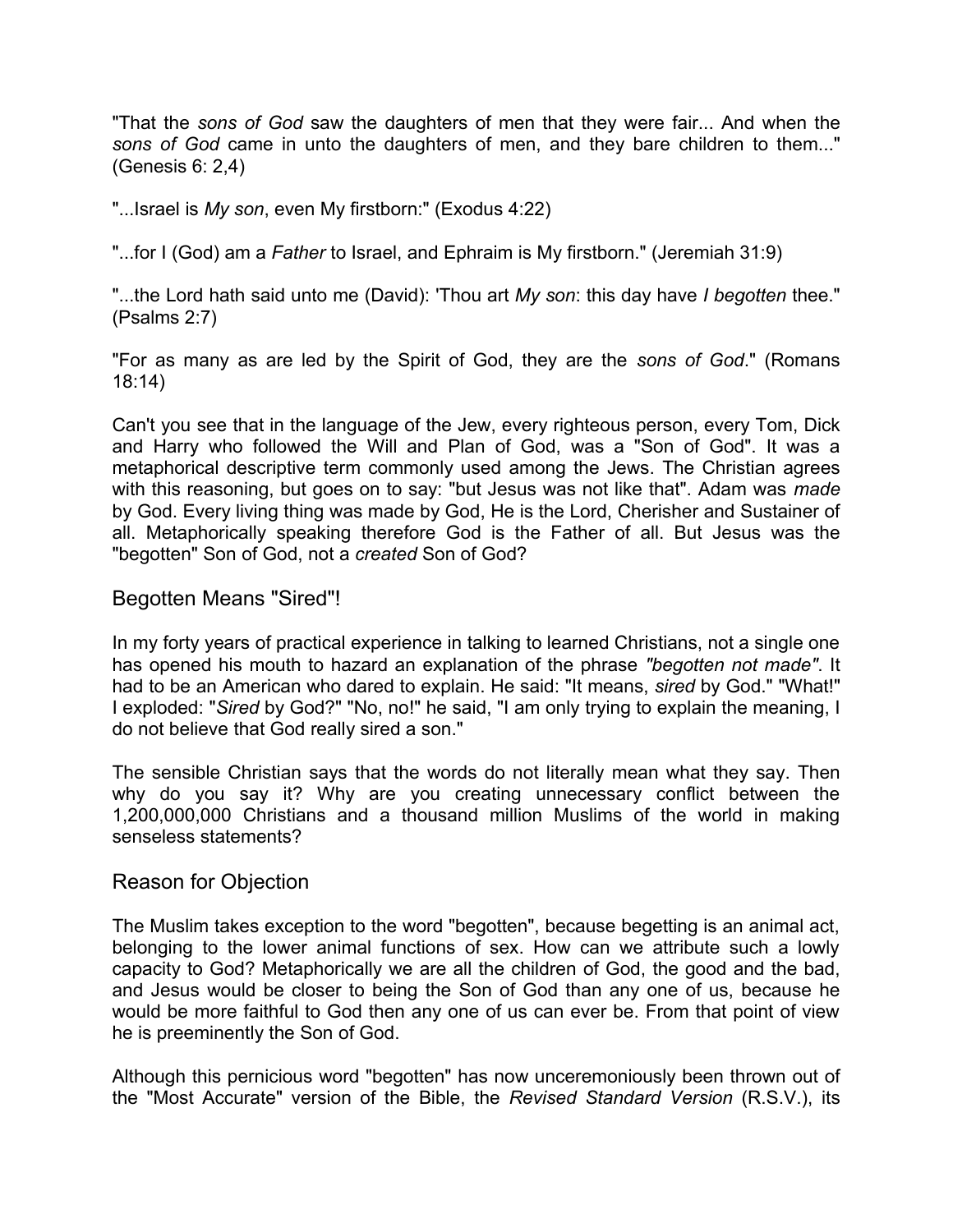ghost still lingers on in the Christian mind, both black and white. Through its insidious brainwashing the white man is made to feel superior to his black Christian brother of the same Church and Denomination. And in turn, the black man is given a permanent inferiority complex through this dogma.

### Brain-washed Inferiority

The human mind can't help reasoning that since the "begotten son" of an African will look like an African, and that of a Chinaman as a Chinese, and that of an Indian like an Indian: so the *begotten* son of God aught naturally to look like God. Billions of beautiful pictures and replicas of this "only begotten son of God" are put in peoples hands. He looks like a European with blonde hair, blue eyes and handsome features like e one I saw in the "King of Kings" or "The Day of Triumph" or "Jesus of Nazareth". Remember Jeffrey Hunter? The "Savior" of the Christian is more like a German than a Jew with his polly nose. So naturally, if the son is a white man, the father would also be a white man (God?). Hence the darker skinned races of the earth subconsciously have the feeling of inferiorly ingrained in their souls as God's "step children". No amount of face creams, skin lighteners and hair strengtheners will erase the inferiority.

God is neither black nor white. He is beyond the imagination of the mind of man. Break the mental shackles of a Caucasian (white) man-god, and you have broken the shackles of a permanent inferiority. But intellectual bondages are harder to shatter: the slave himself fights to retain them.

#### 

## *Chapter Six*: Answer to Christian Dilemmas

"Christ in Islam" is really Christ in the Qur'ân: and the Holy Qur'ân has something definite to say about every aberration of Christianity. The Qur'ân absolves Jesus, peace and blessings be upon him, from all the false charges of his enemies as well as the misplaced infatuation of his followers. His enemies allege that he blasphemed against God by claiming Divinity. His misguided followers claim that he did avow Divinity, but that was not blasphemy because he was God. What does the Qur'ân say ?

Addressing both the Jews and the Christians, Allah says:

"O People of the Book! commit no excesses in your religion: nor say of Allah (God) aught but the truth. Christ Jesus son of Mary was (no more than) a messenger of Allah (God), and His Word, which he bestowed on Mary, and a Spirit proceeding from Him: so believe in Allah (God) and His messengers..." (4:171)

#### Going to Extremes

"O People of the Book" is a very respectful title with which the Jews and the Christians are addressed in the Holy Qur'ân. In other words, Allah is saying "O Learned People!",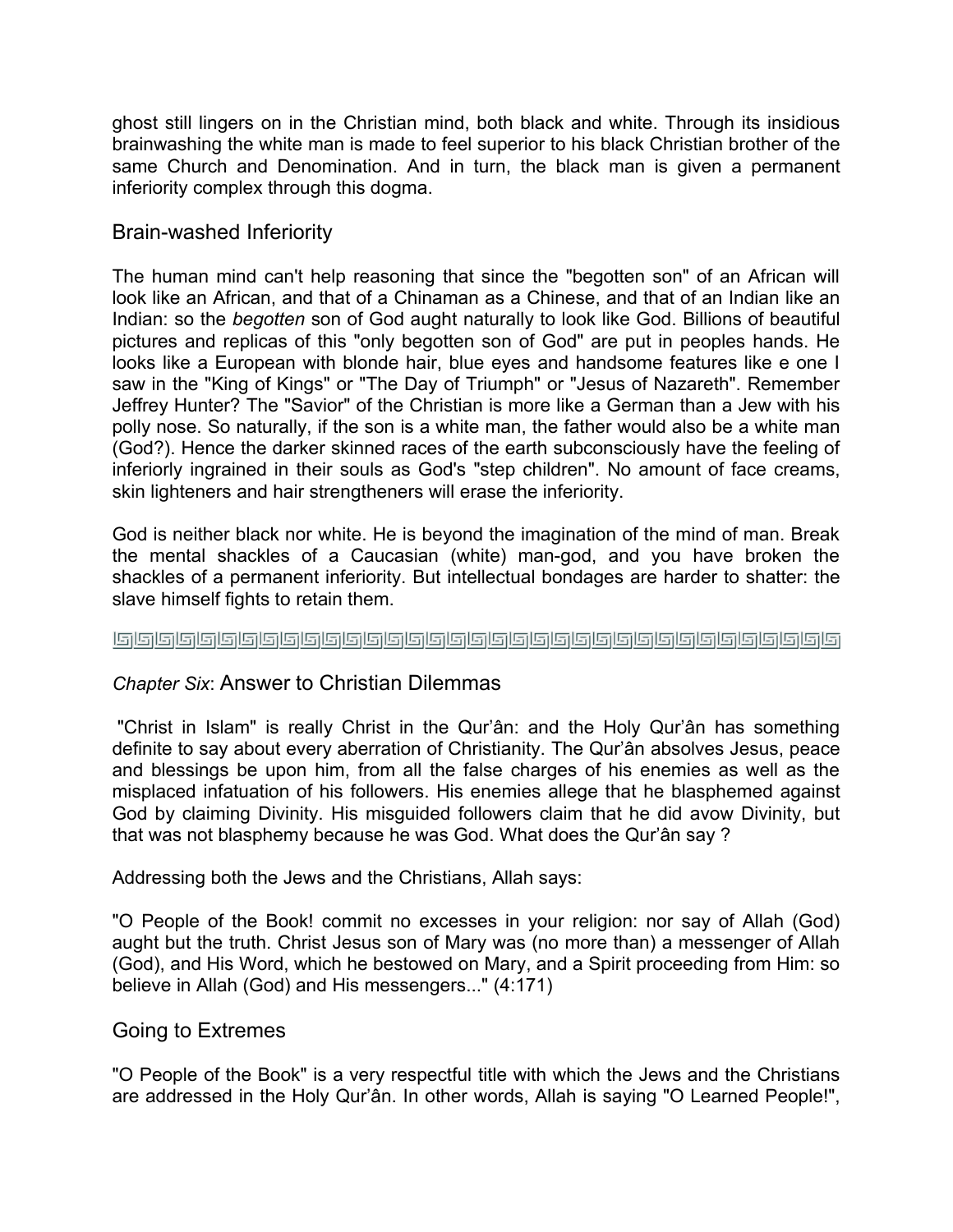"O People with a Scripture!" According to their own boast, the Jews and the Christians prided themselves over the Arabs, who had no Scripture before the Qur'ân. As a learned people, Allah pulls up both the contending religionists for going to either extremes as regards the personality of Christ.

The Jews made certain insinuations about the legitimacy of Jesus and charged him of blasphemy by twisting his words. The Christians read other meanings into his words; wrench words out of their context to make *him* God.

The modern day Christian, the hot - gospeller, the Bible thumper, uses harsher words and cruder approaches to win over a convert to his blasphemies.

He says:

- (a) "Either Jesus is God or a liar"
- (b) "Either Jesus is God or a lunatic"
- (c) "Either Jesus is God or an impostor"

These are his words, words culled from Christian literature. Since no man of charity, Muslim or otherwise, can condemn Christ so harshly as the Christian challenges him to do, perforce he must keep non-committal. He thinks he must make a choice between one or the other of these silly extremes. It does not occur to him that there is an alternative to this Christian conundrum.

#### Sensible Alternative

Is it not possible that Jesus is simply what he claimed to be, a prophet, like so many other prophets that passed away before him? Even that he is one of the greatest of them, a mighty miracle worker, a great spiritual teacher and guide - the *Messiah!*. Why only God or Lunatic? Is "lunacy" the opposite of "Divinity" in Christianity? What is the antonym of God? Will some clever Christian answer?

The Qur'ân lays bare the true position of Christ in a single verse, followed by a note by Yusuf Ali's:

- 1. "That he was the son of a woman, Mary, and therefore a man;"
- 2. "But a messenger, a man with a mission from Allah (God), and therefore entitled to honor."
- 3. "A Word bestowed on Mary, for he was created by Allah's word 'Be', and he was;"(3:59).
- 4. A spirit proceeding from Allah (God), but not Allah: his life and mission were more limited than in the case of some other messengers, though we must pay equal honor to him as a prophet of Allah. The doctrines of Trinity, equality with God, and sons, are repudiated as blasphemies. Allah (God) is independent of all needs and has no need of a son to manage His affairs. The Gospel of John (whoever wrote it) has put a great deal of Alexandrian Gnostic mysticism round the doctrine of the Word (Greek, Logos), but it is simply explained here."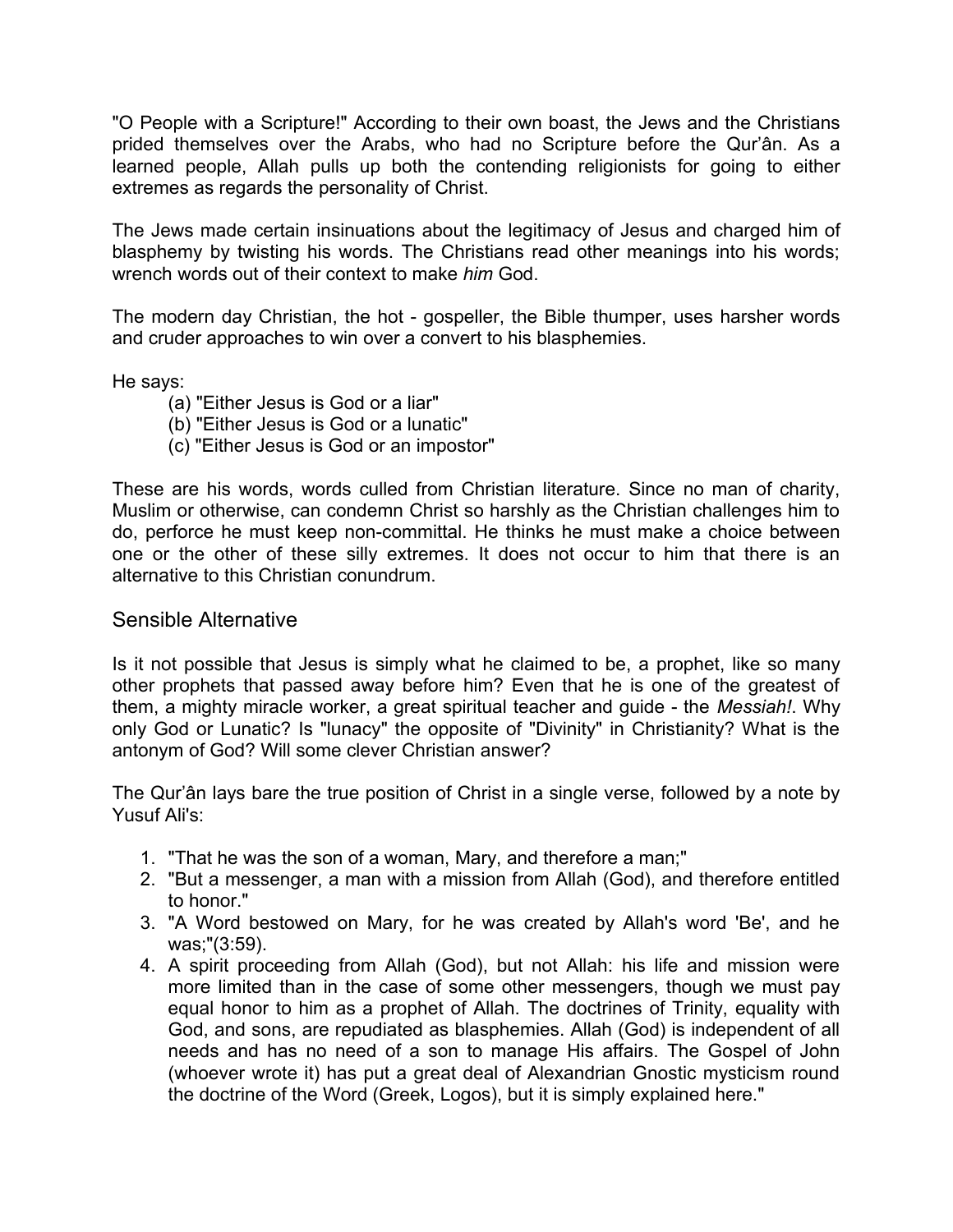#### Jesus Questioned

Reproduced below are verses 119 to 121 from the Chapter of Maeda (chapter 5 of the Qur'ân) depicting the scene of Judgment Day, when Allah will question Jesus, peace and blessings be upon him, regarding the misdirected zeal of his supposed followers in worshipping him and his mother: and his response,

*"And behold! Allah will say: 'O Jesus the son of Mary! Didst thou say unto men, take me and my mother for two gods beside Allah?' He will say: 'Glory to Thee! never could I say what I had no right (to say). Had I said such a thing, Thou wouldst indeed have known it. Thou knowest what is in my heart, Thou I know not what is in Thine. For Thou knowest in full all that is hidden.*

*'Never said I to them aught except what Thou didst command me to say, to wit, 'Worship Allah, my Lord and your Lord'; and I was a witness over them whilst I dwelt amongst them; when Thou didst take me up Thou wast the Watcher over them, and Thou art a witness to all things.*

*'If Thou dost punish them, they are Thy servant: If Thou dost forgive them, Thou art the Exalted in power, the Wise.'"* (5:116-118)

### Claimed No Divinity

If this is the statement of truth from the All-Knowing, that "Never said I to them aught except what Thou didst command me to say, to wit, 'Worship Allah, my Lord and your Lord'", then how do the Christians justify worshipping Jesus?

There is not a single unequivocal statement throughout the Bible, in all its 66 volumes of the Protestant versions, or in the 73 volumes of the Roman Catholic versions, where Jesus claims to be God or where he says "worship me". Nowhere does he say that he and God Almighty "are one" and "the same person."

The last phrase above "one and the same person" tickles many a "hot-gospeller" and "Bible-thumper," not excluding the Doctor of Divinity and the Professor of Theology. Even the new converts to Christianity have memorized these verses. They are programmed to rattle off verses out of context, upon which they can hang their faith. The words "are one" activates the mind by association of memories. "Yes", say the Trinitarians, the worshippers of three gods in one God, and one God in three gods, "Jesus did claim to be God!" Where?

#### Reverend at the Table

I had taken Rev. Morris D.D. and his wife, to lunch at the "Golden Peacock." While at the table, during the course of our mutual sharing of knowledge, the opportunity arose to ask, "Where?" And without a murmur he quoted, **"I and my father are one"** to imply that God and Jesus were one and the same person. That Jesus here claims to be God.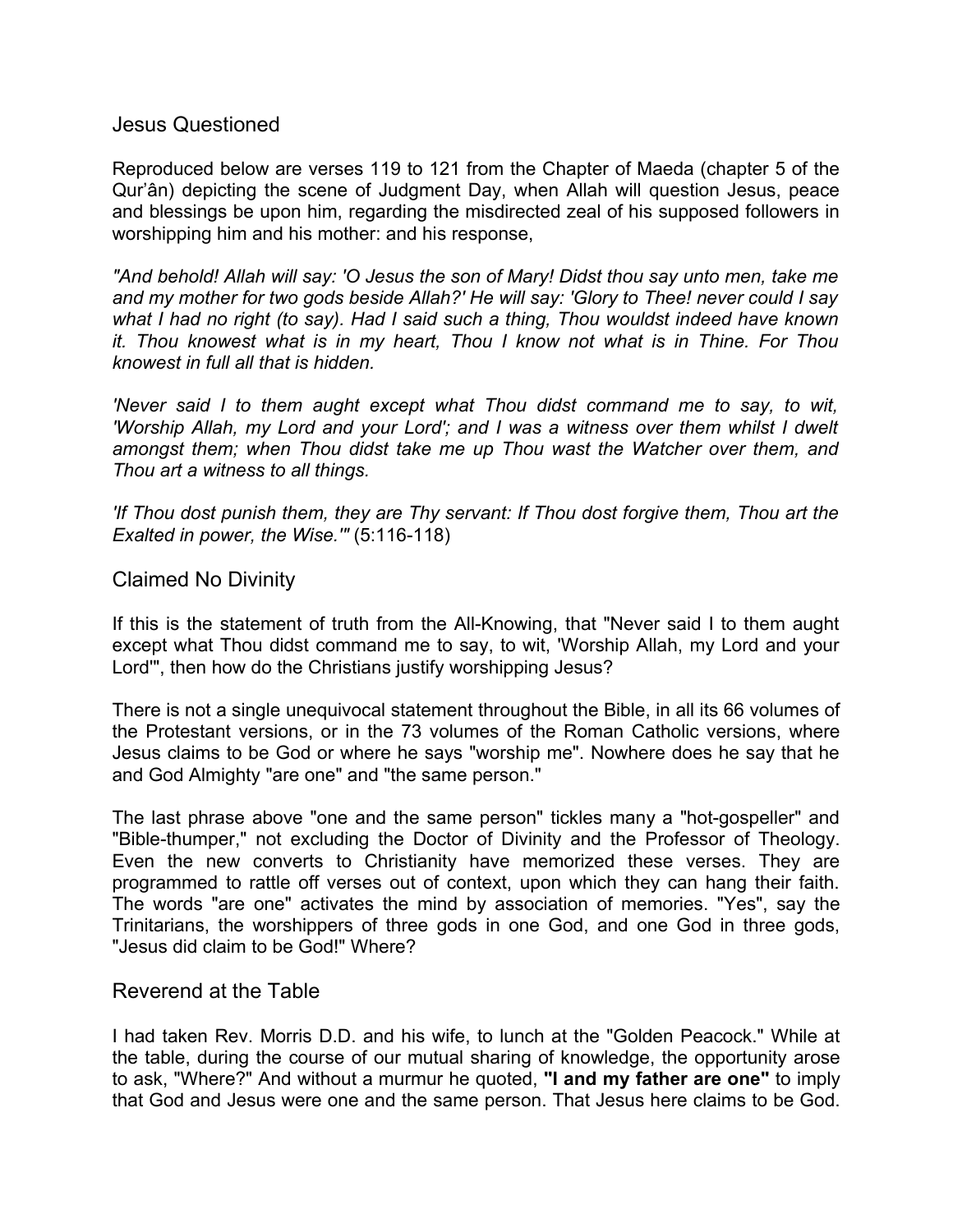The verse quoted was well known to me, but it was being quoted *out of context*. It did not carry the meaning that the Doctor was imagining, so I asked him, "What is the context?"

### Choked on "Context"

The Reverend stopped eating and began staring at me. I said, "Why? Don't you know the context?", "You see, what you have quoted is the text, I want to know the context, the text that goes with it, before or after." Here was an Englishman (Canadian), a paid servant of the Presbyterian Church, a Doctor of Divinity, and it appeared that I was trying to teach him English. Of course he knew what "context" meant. But like the rest of his compatriots, he had not studied the sense in which Jesus had uttered the words.

In my forty years of experience, this text had been thrown at me hundreds of times, but not a single learned Christian had ever attempted to hazard a guess as to its real meaning. They always start fumbling for their Bibles. The Doctor did not have one with him. When they do start going for their Bibles, I stop them in their stride: "Surely, you know what you are quoting?", "Surely, you know your Bible?" After reading this, I hope some "born-again" Christians will rectify this deficiency. But I doubt that my Muslim readers will ever come across one in their lifetime who could give them the context.

## What is the Context?

It is unfair on the part of the Reverend, having failed to provide the context, then to ask me, "Do you know the context?" "Of course," I said. "Then, what is it?" asked my learned friend. I said, "That which you have quoted is the text of John chapter 10, verse 30. To get at the context, we have to begin from verse 23 which reads:

**23**. "and Jesus was in the temple area walking in Solomon's Colonnade." (John 10:23).

John, or whoever he was, who wrote this story, does not tell us the reason for Jesus tempting the Devil by walking alone in the lion's den. For we do not expect the Jews to miss a golden opportunity to get even with Jesus. Perhaps, he was emboldened by the manner in which he had literally whipped the Jews single-handed in the Temple, and upset the tables of the money changers at the beginning of his ministry (John 2:15).

**24**. "The Jews gathered around him, saying, "How long will you keep us in suspense? If you are the Christ, tell us plainly." (John 10:24).

They surrounded him. Brandishing their fingers in his face, they began accusing him and provoking him; saying that he had not put forth his claim plainly enough, clearly enough. That he was talking ambiguously. They were trying to work themselves into a frenzy to assault him. In fact, their real complaint was that they did not like his method of preaching, his invectives, the manner in which he condemned them for their formalism, their ceremonialism, their going for the letter of the law and forgetting the spirit. But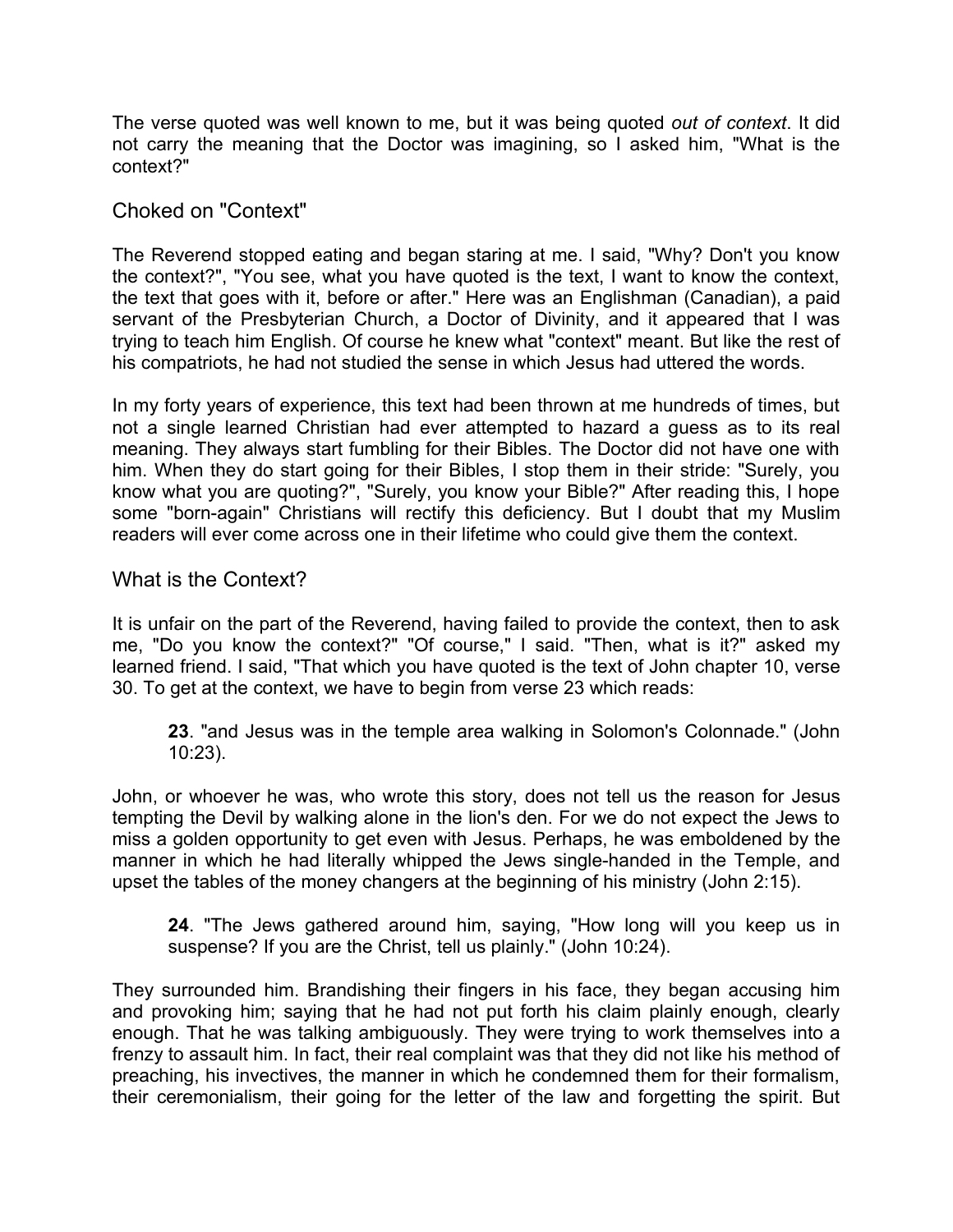Jesus could not afford to provoke them any further there were too many and they were itching for a fight.

Discretion is the better part of valor. In a conciliatory spirit, befitting the occasion:

**25**. "Jesus answered, I did tell you, but you do not believe. The miracles I do in my Father's name speak for me,"

**26**. "but you do not believe because you are not my sheep." (John 10:25-26).

Jesus rebuts the false charge of his enemies that he was ambiguous in his claims to being the Messiah that they were waiting for. He says that he did tell them clearly enough, yet they would not listen to him, but:

**27**. "My sheep listen to my voice; I know them, and they follow me."

**28**. "I give them eternal life, and they shall never perish; **no one can snatch them out of my hand**."

**29**. "My Father, who has given them to me, is greater than all; **no one can snatch them out of my Father's hand.**." (John 10:29).

How can anyone be so blind as not to see the exactness of the ending of the last two verses. But spiritual blinkers are more impervious than physical defects. He is telling the Jews and recording for posterity, the real unity or relationship between the Father and the son. The most crucial verse:

#### **30**. "**I and the Father are one**." (John 10:30).

One in what? In their Omniscience? In their Nature? In their Omnipotence? No! One in purpose! That once a believer has accepted faith, the Messenger sees to it that he remains in faith, and God Almighty also sees to it that he remains in faith. This is the purpose of the "Father" *and* the "son" *and* the "Holy Ghost" *and* of every man *and* every woman of faith. Let the same John explain his Gnostic mystic verbiage.

"That they all may be *one* as thou. Father, art in me, and I in thee, that they also may be *one* in us..."

"I in them, and thou in me, that they may be made perfect in *one*..."(John 17:20-22)

If Jesus is "one" with God, and if that "oneness" makes him God, then the traitor Judas, and the doubting Thomas, and the satanic Peter, plus the other nine who deserted him when he was most in need are God(s), because the same "oneness" which he claimed with God in John 10:30, now he claims for **all** "who forsook him and fled" (Mark 14:50). **All** "ye of little faith" (Matthew 8:26). **All** "O faithless and perverse generation" (Luke 9:41). Where and when will the Christian blasphemy end? The expression "I and my Father are one," was very innocent, meaning nothing more than a common purpose with God. But the Jews were looking for trouble and any excuse will not do, therefore,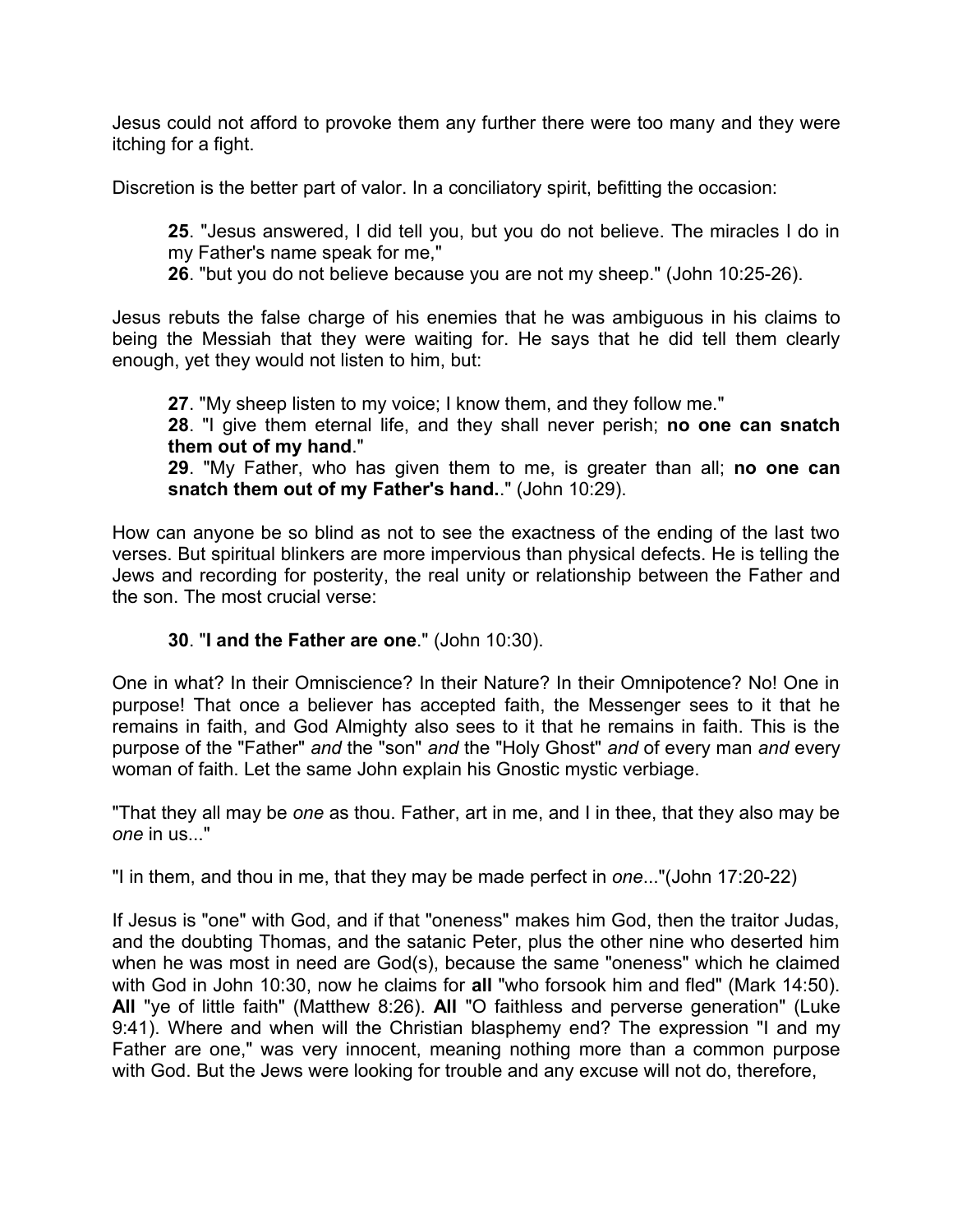**31**. "Again the Jews picked up stones to stone him,"

**32**. "but Jesus said to them, I have shown you many great miracles from the Father. For which of these do you stone me?"

**33**. "The Jews answered him, saying : 'For a good work we stone thee not; but for blasphemy; and because that thou, being a man, makest thyself a God.'" (John 10:31-33).

In verse 24 above the Jews falsely alleged that Jesus was talking ambiguously. When that charge was ably refuted, they then accused him of blasphemy which is like treason in the spiritual realm. So they say that Jesus is claiming to be God "I and the Father are one". The Christians agree with the Jews in this that Jesus did make such a claim; but differ in that it was not blasphemy because the Christians say that he was God and was entitled to own up to his Divinity.

The Christians and the Jews are both agreed that the utterance is serious. To one as an excuse for good "redemption", and to the other as an excuse for good "riddance". Between the two, let the poor Jesus die. But Jesus refuses to co-operate in this game, so:

**34**. "Jesus answered them, Is it not written in your Law, `I have said you are gods'?"

**35**. "If he called them `gods,' to whom the word of God came --and the Scripture cannot be broken--,"

**36**. "what about the one whom the Father set apart as his very own and sent into the world? Why then do you accuse me of blasphemy because I said, `I am God's Son'?" (John 10:34-36).

Why "Your Law"?

He is a bit sarcastic in verse 34, but in any event, why does he say: "Your Law"? Is it not also *his* Law? Didn't he say: "Think not that I am come to destroy the *Law* of the prophets: I am come not to destroy, but to fulfill (the Law). For verily I say unto you, till heaven and earth pass away, one Jot or one tittle shall in no wise pass from the *Law*, till all be fulfilled." (Matthew 5:1718).

"You are Gods"

"You are gods:" He is obviously quoting from the 82nd Psalm , verse 6, "I have said, *ye are gods*: and all of you are the children of the most High."

Jesus, continues: "If he (i.e. God Almighty) called them gods, unto whom the word of God came (meaning that the prophets of God were called 'gods') and the scripture cannot be broken..." (John 10:35), in other words he is saying: "you can't contradict me!" Jesus knows his Scripture; he speaks with authority; and he reasons with his enemies that: "If good men, holy men, prophets of God are being addressed as 'gods' in our Books of Authority, with which you find no fault, then why do you take exception to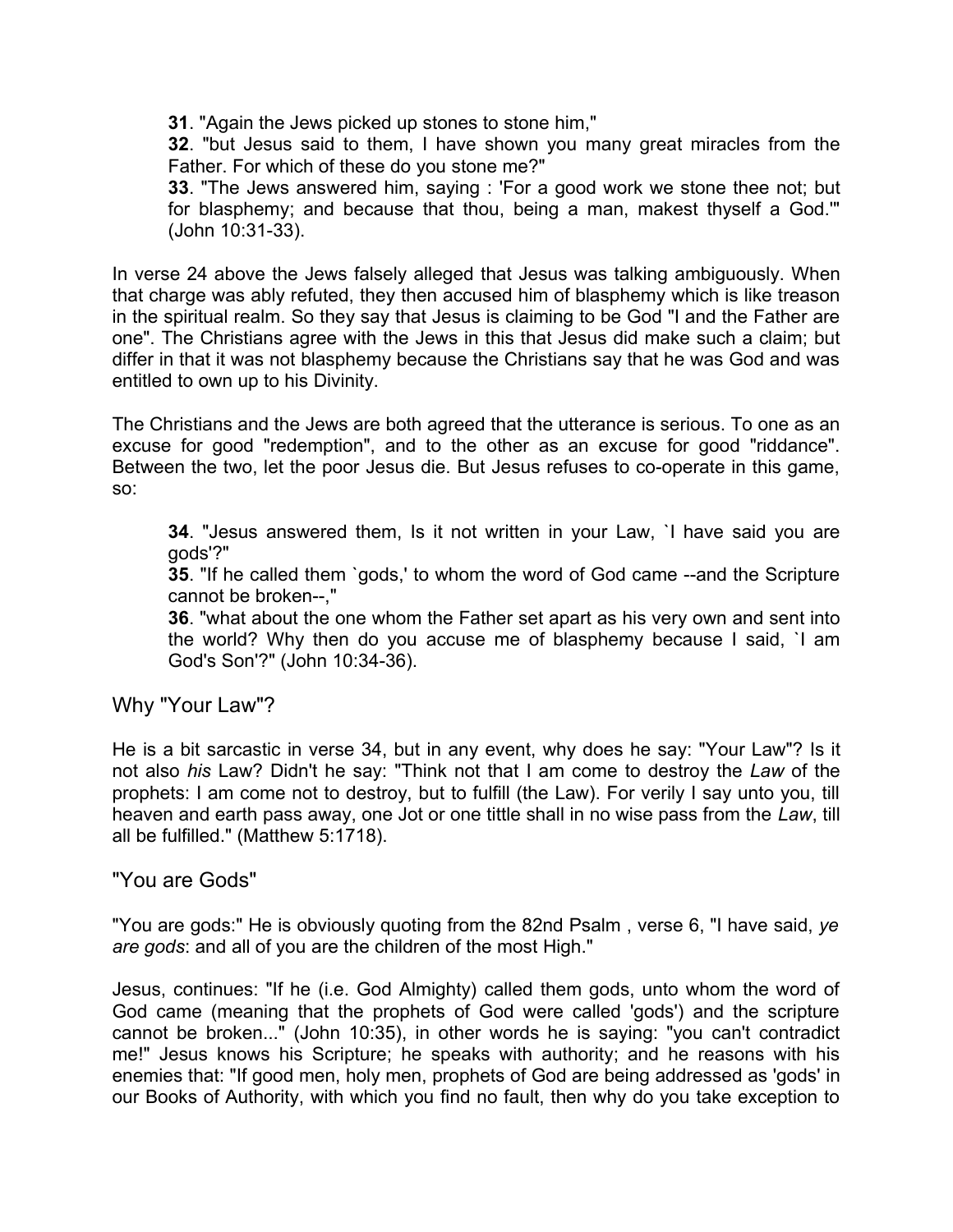me? When the only claim I make for myself is far inferior in our language, viz. 'A son of God' as against others being called 'gods' by God Himself. Even if I (Jesus) described myself as 'god' in our language, according to Hebrew usage, you could find no fault with me." This is the plain reading of Christian Scripture. I am giving no interpretations of my own or some esoteric meaning to words!

## *Chapter Seven*: "In The Beginning"

"Where does Jesus say: 'I am God,' or 'I am equal to God,' or 'Worship me'?" I asked the Rev. Morris again.

He took a deep breath and took another try. He quoted the most oft-repeated verse of the Christian Bible - John 1:1.

"In the beginning was the Word, and the Word was with God, and the Word was God."

Please note, these are not the words of Jesus. They are the words of John (or whoever wrote them). Acknowledged by every erudite Christian scholar of the Bible as being the words of another Jew, Philo of Alexandria, who had written them even before John and Jesus were born. And Philo claimed no divine inspiration for them. No matter what mystical meaning that Philo had woven around these words (which our John has plagiarized), we will accept them for what they are worth.

## Greek not Hebrew

Since the manuscripts of the 27 Books of the New Testament are in Greek, a Christian sect has produced its own version and has even changed the name of this selection of 27 Books to *Christian Greek Scriptures*! I asked the Reverend whether he knew Greek? "Yes," he said, He had studied Greek for 5 years before qualification. I asked him what was the Greek word for "God" the first time it occurs in the quotation "and the Word was With God"? He kept staring, but didn't answer. So I said, the word was *Hotheos*, which literally means **"The God"**.

Since the European (including the North American) has evolved a system of using capital letters to start a proper noun and small letters for common nouns, we would accept his giving a capital "G" for God; in other words *Hotheos* is rendered "the god" which in turn is rendered "God".

"Now tell me, what is the Greek word for "God" in the second occurrence in your quotation - "and the Word was God"? The Reverend still kept silent. Not that he did not know Greek, or that he had lied, but he knew more than that; *the game was up*. I said: "the word was *Tontheos*, which means **"a god"**.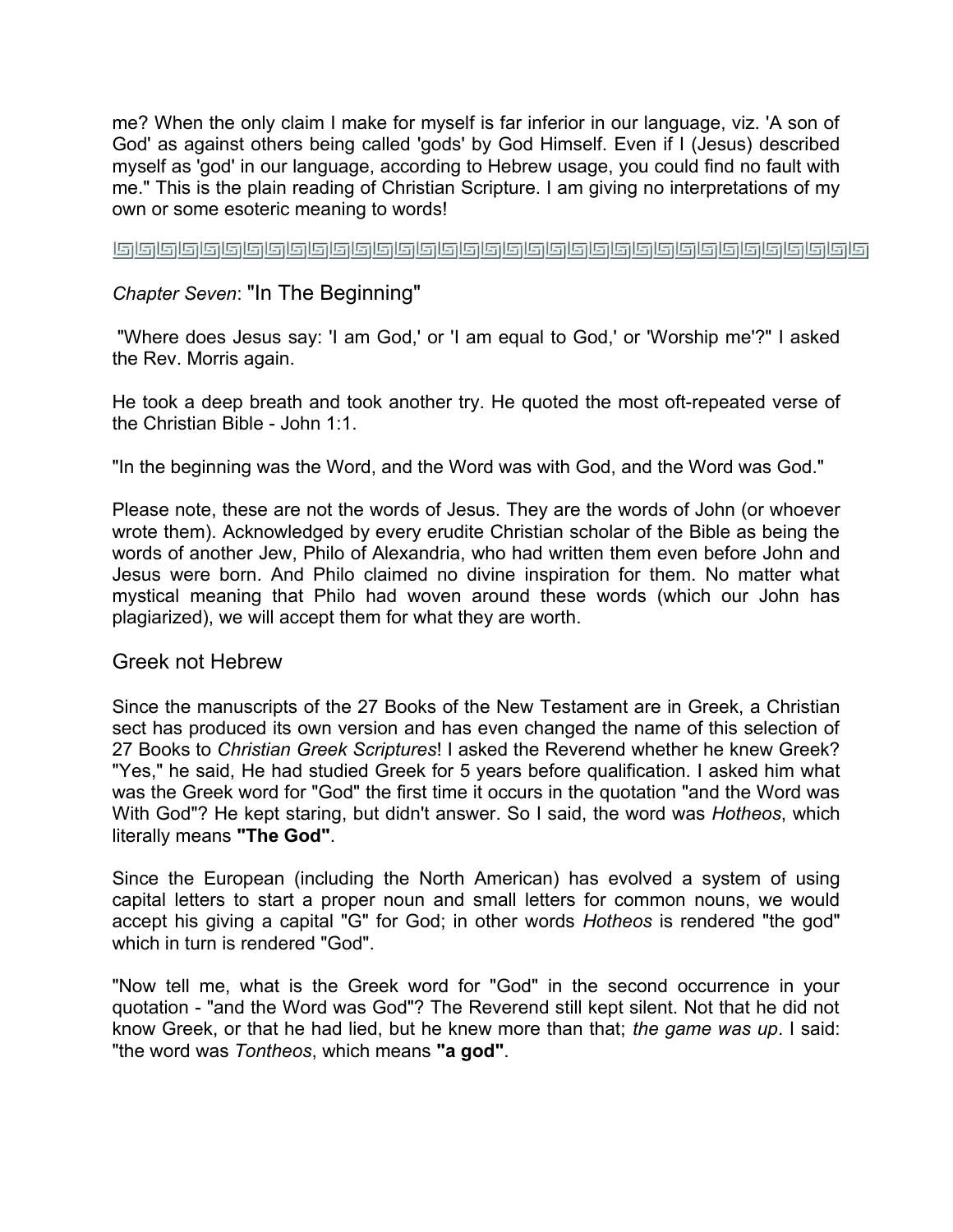According to your own system of translating you aught to have spelt this word 'God' a second time with a small 'g' i.e. 'god', and not 'God' with a capital 'G'; in other words *Tontheos* is rendered "a god". Both of these, "god" or "a god" are correct.

I told the Reverend: "But in 2 Corinthians 4:4 you have dishonestly reversed your system by using a small 'g' when spelling 'God' "(and the devil is) the god of this world." The Greek word for "the god" is *Hotheos* the same as in John 1:1. "Why have you not been consistent in your translations ?" "If Paul was inspired to write *hotheos* the **G**od for the Devil, why don't you use that capital **'G'**?"

And in the Old Testament, the Lord said unto Moses: "See, I have made thee **a god** to Pharoah" (Exodus 7:1). "Why do you use a small 'g' for 'God' when referring to Moses instead of a capital 'G' as you do for a mere word 'Word' - "and the **Word** was **God**."?

"Why do you do this? Why do you play fast and loose with the Word of God?" I asked the reverend. He said, "I didn't do it." I said, "I know, but I am talking about the vested interests of Christianity, who are hell-bent to deify Christ, by **using capital letters here and small letters there, to deceive the unwary masses who think that every letter, every comma and full stop and the capital and small letters were dictated by God** (Capital 'G' here!)."

*Chapter Eight*: What is left

## Three Topics

It can hardly be expected in a small publication of this nature that one can deal with all the references about Jesus, peace and blessings be upon him, interspersed throughout the fifteen different chapters of the Holy Qur'ân. What we can do is to give a quick glance to the index page reproduced from the Qur'ân earlier in this letter.

Here we find three significant topics, not dealt with yet in our discussion:

- 1. Not crucified, (4:157).
- 2. Message and miracles,(5:113, 19:30-33).
- 3. Prophesied Ahmed, (61:6).

Regarding the first topic, "not crucified", I had written a booklet under the heading "Was Christ Crucified?" some twenty years ago. The book is presently out of print, and further, it needs updating, for much water has passed under the bridge since it first saw the light of day.

As regards the third topic mentioned above, "Prophesied Ahmed", I propose to write a booklet under the title "Muhammed, *salla Allah u alihi wa sallam*, the Natural Successor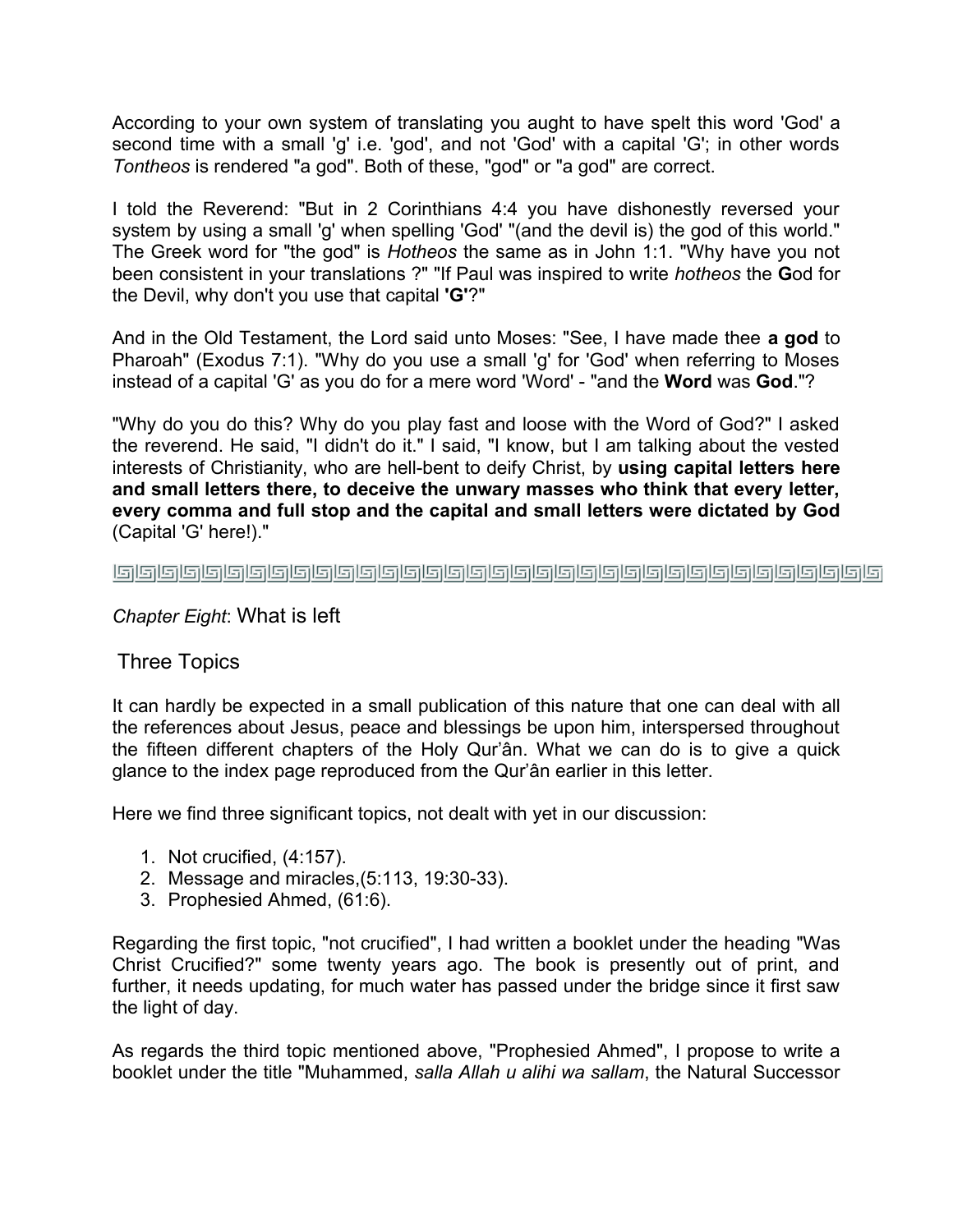to Christ" after I have completed "Was Christ Crucified?", I hope to complete both these projects soon, *Insha Allah!* (Arabic: "By the will of Allah").

The Way to Salvation

We are now left with Topic No. 2, "Message and miracles". The message of Jesus was as simple and straight forward as that of all his predecessors as well as that of his successor Muhammed, *salla Allah u alihi wa sallam*, namely **"Believe in God and keep His Commandments"**. For the God who inspired His Messengers, is an *unvarying* God and He is consistent: He is not the "author of confusion" (1 Corinthian14:33).

A law abiding Jew comes to Jesus seeking eternal life or salvation. In the words of Matthew:

"And behold, one came and said unto him, Good Master, what good thing shall I do, that I may have eternal life?

And he said unto him, Why callest thou me good? There is none good but one, that is God: but if thou wilt enter into life, keep the commandments." (Matthew 19:16-17)

You will agree, that if you or I were that Jew, we would infer from these words that, according to Jesus, peace and blessings be upon him, salvation was guaranteed, provided we kept the commandments without the shedding of any innocent blood. Unless, of course Jesus was speaking with tongue in cheek; knowing full well that his own "forthcoming redemptive sacrifice", his "vicarious atonement" (?) for the sins of mankind, was not many days hence.

Why would Jesus give him the *impossible* solution of keeping the Law (as the Christian alleges) when an easier way was in the offing? Or did he not know what was going to happen, that he was to be crucified ? Was there not a contract between Father and Son, before the worlds began, for his redeeming blood to be shed? Had he lost his memory? No! There was no such fairy tale agreement as far as Jesus was concerned. He knew that there is only one way to God, and that is, as Jesus said, **"keep the Commandments"!**

Miracles, What They Prove

Regarding his miracles: the Holy Quran does not go into any detail about blind Bartimus or about Lazarus or any other miracle, except that he (Jesus) defended his mother as an infant in his mother's arms. The Muslim has no hesitation about accepting the most wondrous of his miracles - even that of reviving the dead. But that does not make Jesus a "God" or the begotten "Son of God" as understood by the Christian.

Miracles do not prove even Prophethood, or whether a man is true or false. Jesus himself said: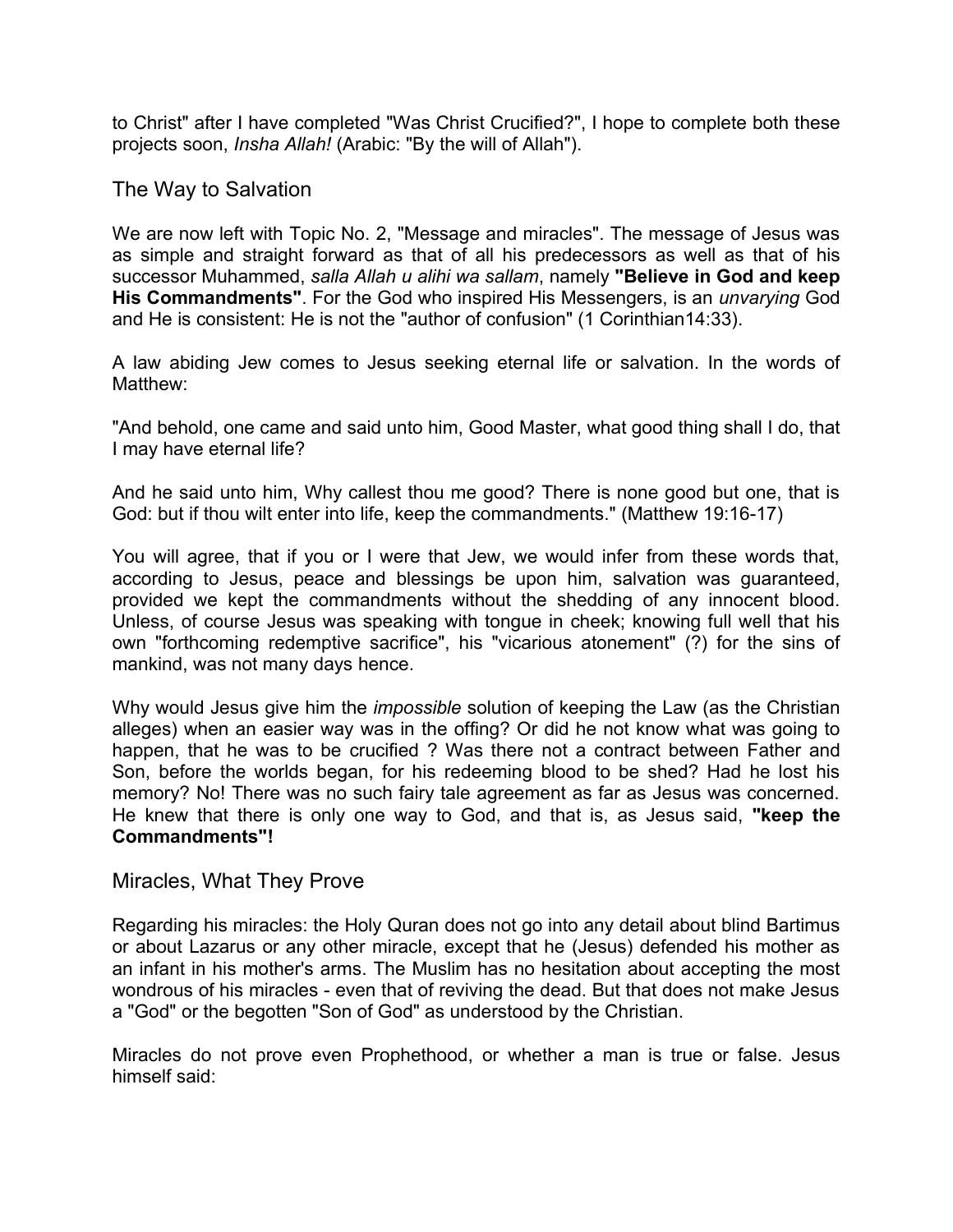"For there shall arise false Christs, and false prophets, and shall show great signs and wonders; insomuch that, if it were possible, they shall deceive the very elect."(Matthew 24:24)

If false prophets and false Christs can perform miraculous feats, then these wonders or miracles do not prove even the geniuses or otherwise, of a prophet.

John the Baptist, according to Jesus, was the greatest of the Israelite prophets. Greater than Moses, David, Solomon, Isaiah and all, not excluding himself: in his own words:

"Verily I say unto you, among them that are born of women there hath not risen a greater than John the Baptist..." (Matthew 11:11)

- 1. Not excluding Jesus: because, was he not born of a woman Mary?
- 2. The Baptist, greater than "all", yet he performed not a single miracle! Miracles are no standards of judging truth and falsehood.

But in his childishness, the might Christian insists that Jesus is God because he gave life back to the dead. Will reviving the dead make others God too? This perplexes him, because he has mentally blocked himself from the miracles of others who outshine Jesus in his own Bible. For example, according to his false standard:

- **Moses is greater than Jesus because he put life back into a dead stick and** transmuted it from the plant kingdom to the animal kingdom by making it into a serpent (Exodus 7:10).
- **Elisha is greater than Jesus because the bones of Elisha brought a man back to life** merely by coming into contact with the corpse (2 Kings 13:21).

Need I illustrate to you a catalogue of miracles? But the sickness persists - "it was God working miracles through His prophets but Jesus performed them of his own power." Where did Jesus get all his power from? Ask Jesus, and he will tell us:

Power not His Own

"...All power is *given* unto me in heaven and in earth." (Matthew 28:18)

"...I cast out devils *by the Spirit of God* then the kingdom of God is come unto you." (Matthew 12:28)

"I can of mine *own self* do nothing " (John 5:30)

"I with the *finger of God* cast out devils" (Luke 1 1:20)

Borrowed Power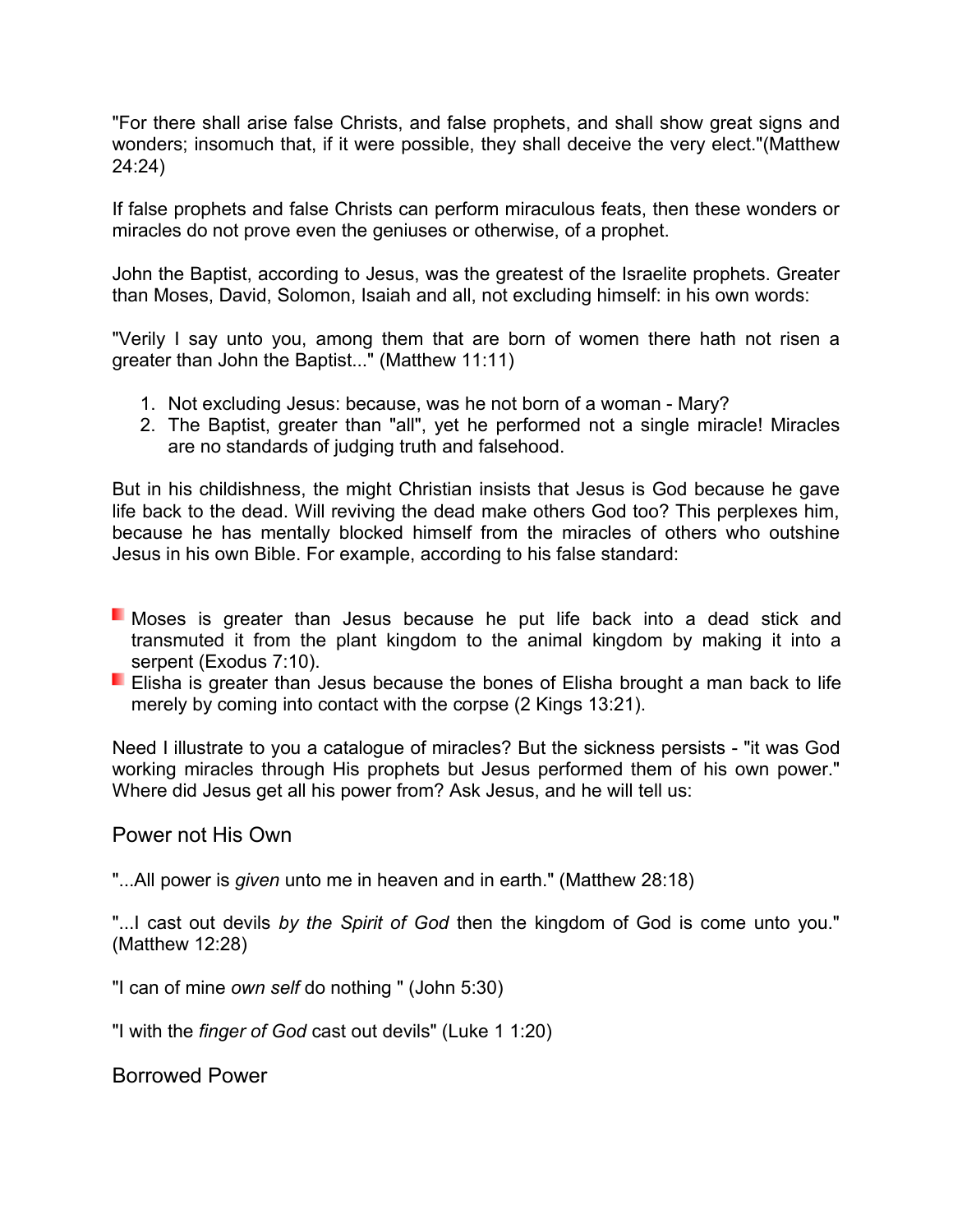The "power" as he says is not his, "it is given unto me". Given by whom? By God, of course! Every action, every word he attributes to God.

#### Lazarus

But since so much is made of Jesus' mightiest miracle of reviving Lazarus from the dead, we will analyze the episode as recorded in John's Gospel. It is astonishing that none of the other Gospel writers mention Lazarus in any context. However, the story is that Lazarus was very sick, his sisters Mary and Martha had made frantic calls for Jesus to come and cure his sickness but he arrived too late, actually four days after his demise.

#### He Groaned

Mary wails to Jesus that had he arrived in time, perhaps her brother would not have died; meaning that if he could heal other peoples' sicknesses, why would he not have healed her brother, a dear friend of his. Jesus says that "even now if ye have faith, ye shall see the glory of god." The condition was that they should have faith. Didn't he say that faith could move mountains?

He asks to be taken to the tomb. On the way, "he groaned in the spirit". He was not mumbling; he was pouring out his heart and praying to God. But while he sobbed so bitterly his words were not audible enough for people around him to understand. Hence the words "he groaned". On reaching the grave, Jesus "groaned" again; perhaps, even more earnestly and God heard his groaning (his prayer), and Jesus received the assurance that God will fulfill his request. Now, Jesus could rest assured and command that the stone which was barring the tomb, be removed so that Lazarus could come back from the dead. Without that assurance from God, Jesus would have made a fool of himself.

#### Avoiding Misunderstanding

Mary thinks of the stink because her brother had been dead for four days! But Jesus was confident and the stone was removed. Then he looked up towards heaven and said:

"Father, I thank thee that thou hast heard me. And I knew that thou hearest me always: but because of the people which stand by I said it, that they may believe that thou hast sent me." (John 11:41-42)

What is all this, play - acting? Why all the drama? Because he know that these superstitious and credulous people will misunderstand the source of the miracle. They might take him for "God". Giving life to the dead is the prerogative of God alone. To make doubly sure, that his people do not misunderstand, he speaks out loudly that the "groaning" was actually his crying to God Almighty for help. The prayer was incoherent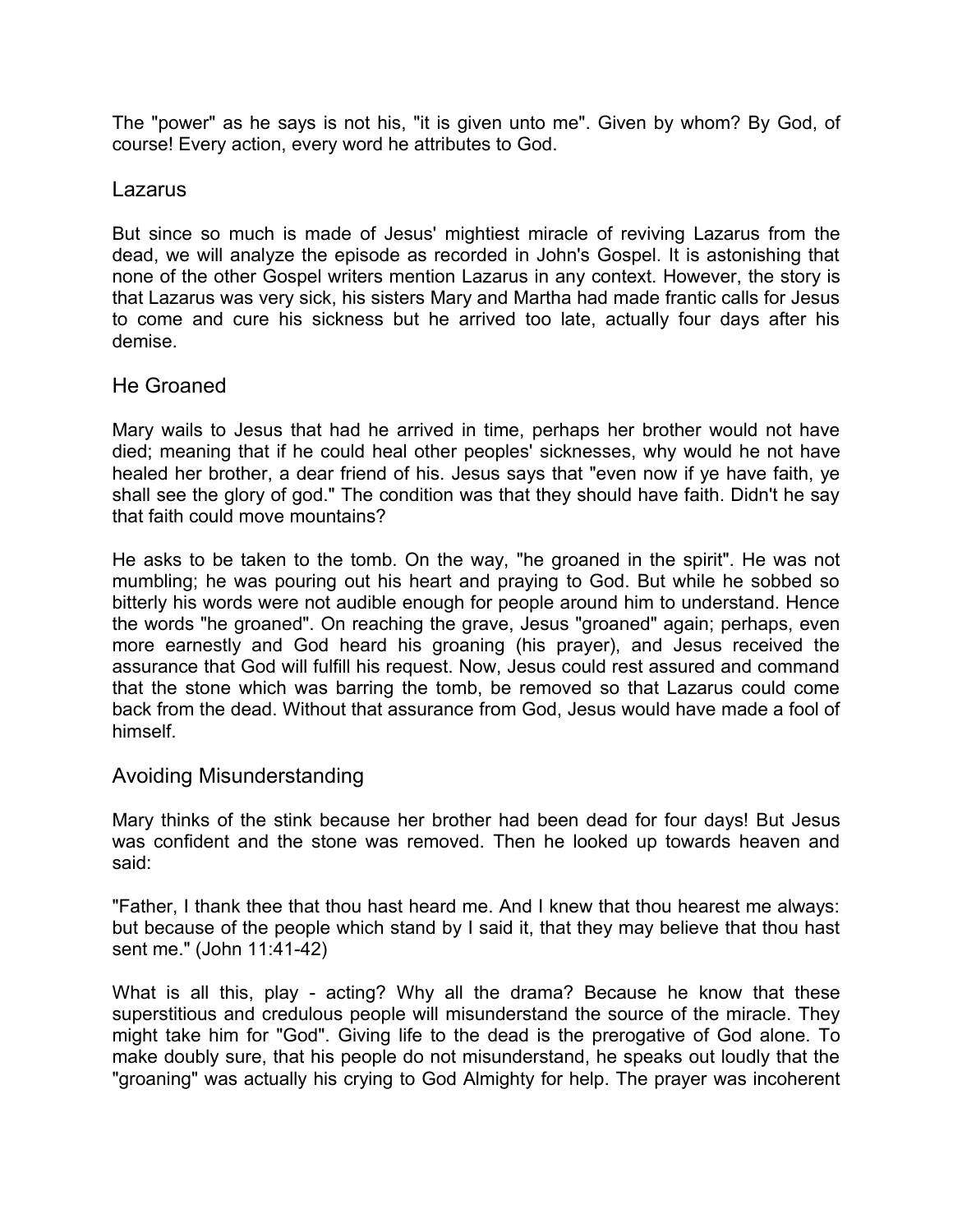as far as the bystanders could discern, but the Father in heaven had accepted his prayer, viz. "thou hast heard me".

Furthermore, he says, "thou hearest me always"; in other words, every miracle wrought by him was an answer by God Almighty to his prayer. The Jews of his day understood the position well, and they "glorified God", as Matthew tells us of another occasion when the Jews exclaimed "for giving such power unto men" (Matt. 9:8).

In fact, Jesus gives his reason for speaking loudly. He says, "that they may believe that thou has sent me." One who is sent is a messenger, and if he be sent by God, then he is a Messenger of God i.e. *Rasulullah*. Jesus is referred to in the Qur'ân as*Rasulullah* ("Messenger of Allah").

Alas, this attempt by Jesus to prevent any misunderstanding, as to who really performed the miracle, and that he was in fact only a messenger of God, failed. Christians will not even accept the unambiguous disavowal of Jesus, nor the testimony of Peter, the "Rock" upon which Jesus was supposed to build his Church. Peter truly testified:

"Ye men of Israel, hear these words: Jesus of Nazareth, A **man** approved of God among you by miracles and wonders and signs, which **God did** by him in the midst of you, as ye yourselves also know. " (Acts 2:22)

#### Case Not Hopeless

This very same message is repeated by God Almighty in the Holy Qur'ân, following the annunciation. In verse 49 of chapter 3, Allah makes it clear that every sign or wonder that Jesus performed was "By Allah's leave," by God's permission. Jesus says so, Peter says so and God says so; but the stubborn controversialist will not listen: prejudice, superstition and credulity die hard. Our duty is simply to deliver the Message, loud and clear, the rest we leave to God. The case is not altogether hopeless for Allah tells us in His Holy Book:

"And among them are some who have faith, but most of them are perverted transgressors." (3:110)

"Among them", meaning among the Jews and the Christians, there are two types of people; the one group described as people of faith to whom this book is addressed, and the other as rebellious transgressors. We must also find ways and means of getting at them. Our literature is eminently suited to cater for all. Pass them on to your non - Muslim friends after reading.

Open the Holy Qur'ân and make your Christian friends and acquaintances to read the verses discussed in this book. Then we can truly conclude: